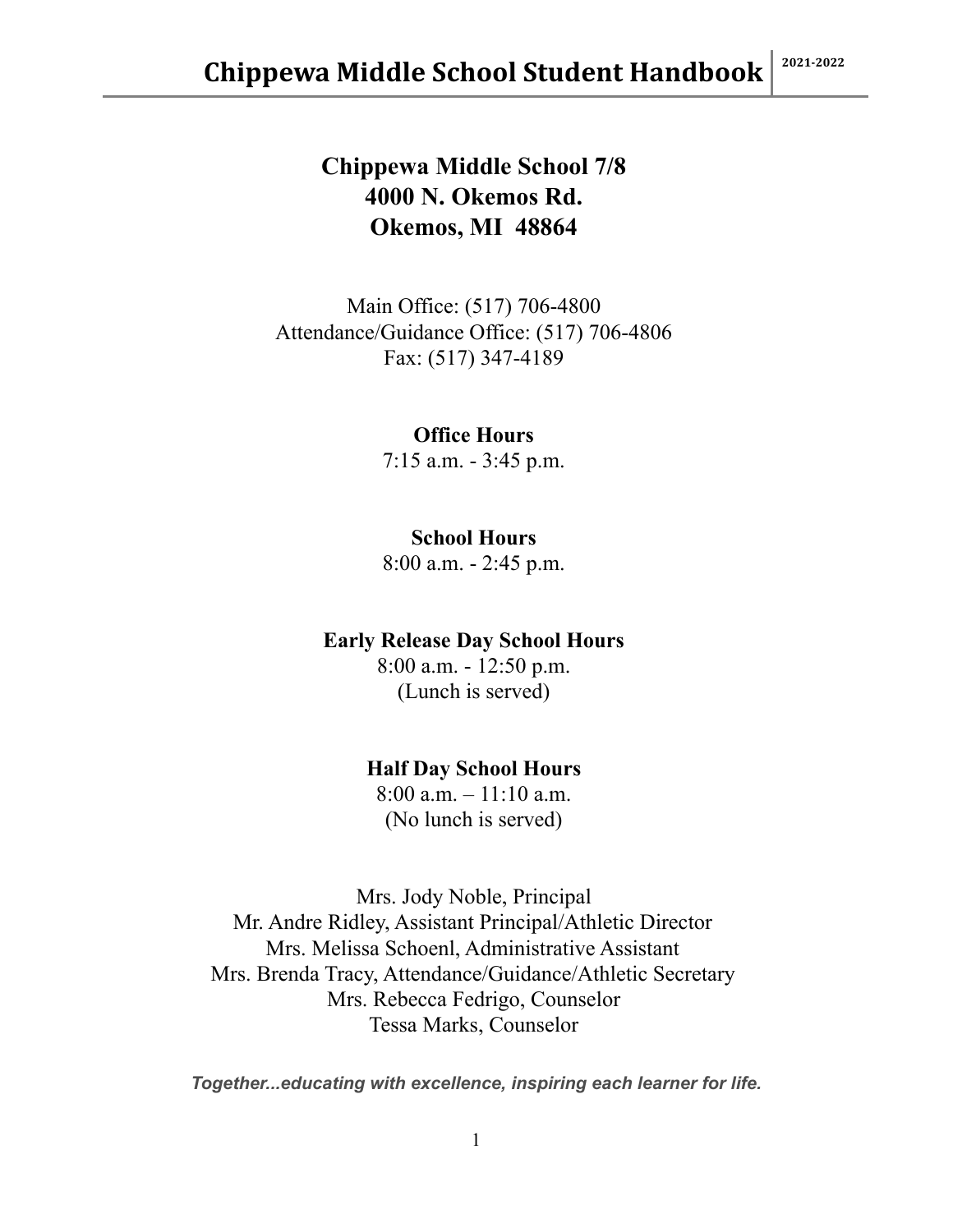## **ACADEMIC INFORMATION**

#### **COUNSELORS**

The counselors aid you, your parents/guardians/guardians, and your teachers by:

- Helping you choose classes to best meet your needs.
- Listening to any concerns which you may have and discussing alternatives with you.
- Administering a testing program so that you, your parents/guardians/guardians and your teachers have a better understanding of your abilities and achievements.
- Providing small group experiences to examine middle school issues.

#### **CLASS SCHEDULES**

The school day consists of seven, 50 minute courses. A general daily schedule is made up of the four core courses (Science, English, Math, Social Studies), Physical Education and two electives.

If you feel a schedule change is needed, schedule an appointment with the counselor. Final decisions concerning such changes will be made only after teacher and parent/guardian involvement and other ways of solving the problem have been considered. Elective changes take place during the first two weeks of school or within the first week of a trimester.

#### **BASE**

Chippewa Middle School will follow an adjusted BASE schedule that will feature eight shortened class periods to provide students time for homework support, rehearsals, assemblies, and meetings.

#### **REPORT CARDS**

Report cards will be distributed at the end of each trimester.

#### **PARENT/GUARDIAN TEACHER CONFERENCES**

Your parents or guardians will have an opportunity to meet with your teachers to discuss your academic progress during parent/guardian teacher conferences twice a year and are scheduled on-line. Parents/guardians wishing to meet with teachers throughout the year are encouraged to schedule a meeting directly with the teacher.

#### **POWERSCHOOL (Online Gradebook)**

We encourage students and parents/guardians to utilize PowerSchool to check grades and attendance. Information for establishing an account is shared with families through the guidance office.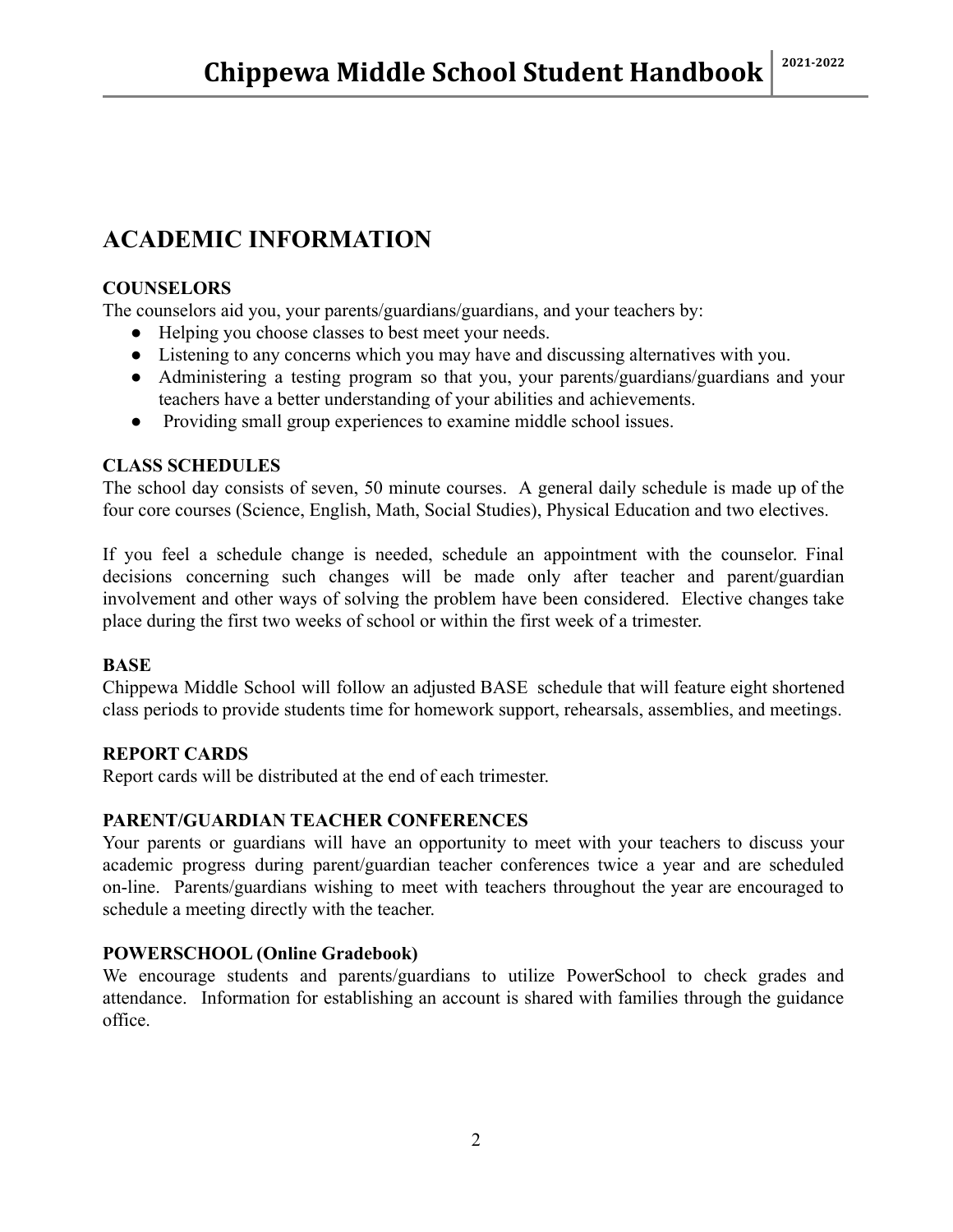#### **STUDENT RECORD POLICY**

The Family Educational Rights and Privacy Act (FERPA) affords parents/guardians and students over eighteen years of age ("eligible students") certain rights with respect to the student's education records. These rights include:

- parents/guardians have the right to inspect and review the student's education records and to have the district respond to reasonable requests for explanations and interpretations of the records. parents/guardians should submit to the appropriate administrator a written request that identifies as precisely as possible the record(s) they wish to inspect or review, or receive an explanation or interpretation. The building administrator will make the necessary arrangements within 15 school days following receipt of the request. All records must be examined in the school district office during the business day in the presence of the appropriate administrator or designee.
- parents/guardians have the right to request the amendment of the student's education records that the parent believes are inaccurate, misleading or in violation of the student's privacy or other rights.

The parent should submit to the appropriate administrator a written request, clearly identifying the part of the record they want changed and specify what is inaccurate or misleading within 10 school days from the date the records were examined.

In the event the District decides not to amend the record as requested by the parent, the District shall notify the parent of the decision and advise the parents/guardians of their rights to a hearing regarding their request for amendment. Additional information regarding the hearing procedures will be provided to the parent when notified of the right to a hearing.

● parents/guardians have the right to consent to disclosure of personally identifiable information contained in the student's education records, except to the extent that FERPA authorizes disclosure without consent.

One exception which permits disclosure without consent is disclosure to school officials with legitimate educational interests or as provided by statute or regulation. A school official is a person employed by the District as an administrator, supervisor, instructor, or support staff member (including health or medical staff and law enforcement unit personnel); a person serving on the School Board; a person or company with whom the District has contracted to perform a special task (such as an attorney, auditor, medical consultant, or therapist); or a parent/guardian or student serving on an official committee, or assisting another school official in performing his or her tasks.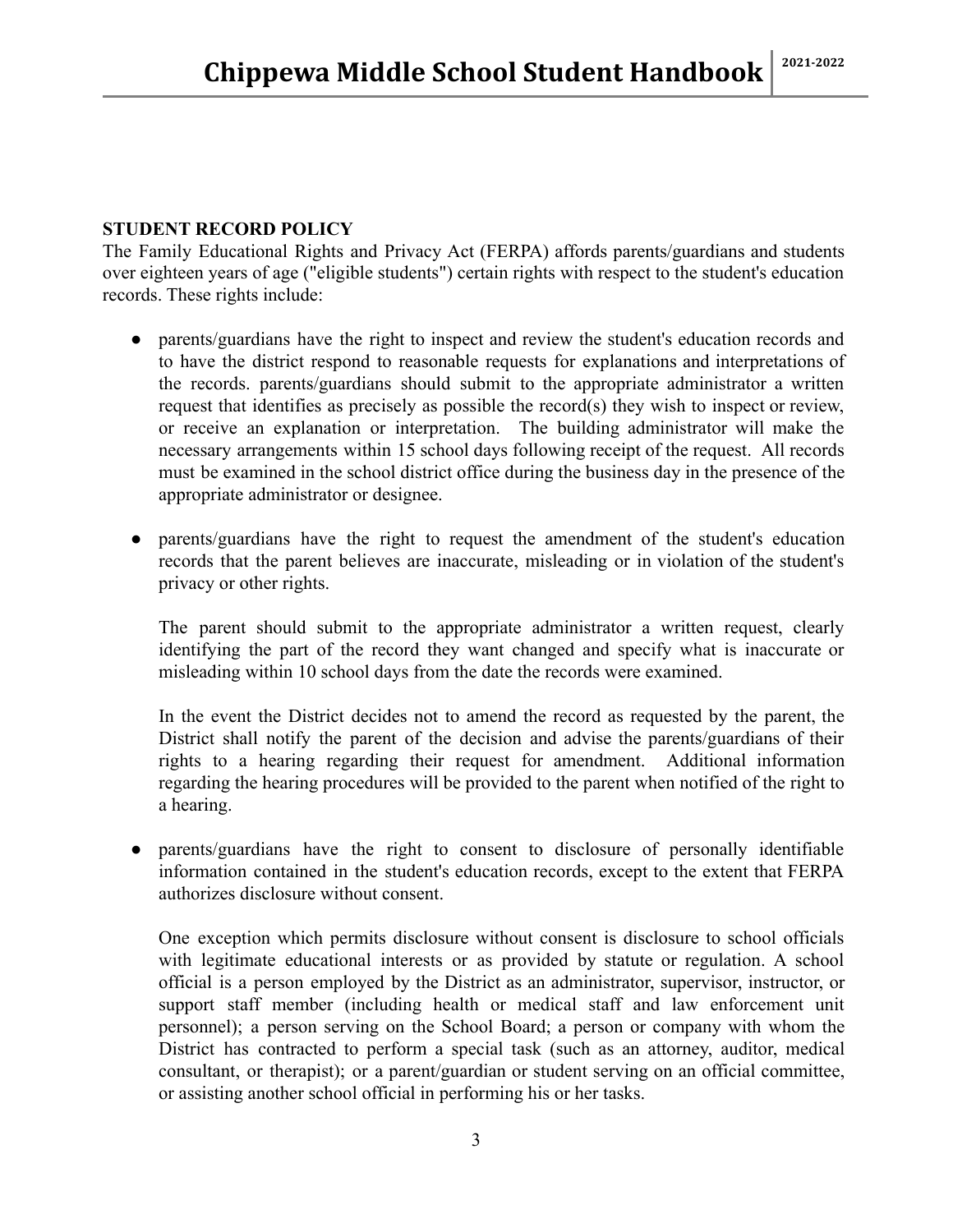A school official has a "legitimate educational interest" if the official needs to review an education record in order to fulfill their professional responsibility.

- Directory information from the student's education record may be disclosed, unless it includes the student's address, telephone number, date of birth, class designation, dates of attendance, extra-curricular activities, achievement awards or honors, weight and height of members of athletic teams, photograph, and school or school district previously attended.
- Parents/guardians have the right to file a complaint with the U.S. Department of Education concerning an alleged failure by the District to comply with the requirements of FERPA. Such a complaint should be filed with the U.S. Department of Education at the following:

Family Policy Compliance Office. U.S. Department of Education 600 Independence Avenue, S.W. Washington, D.C. 2022202-4605

A copy of the District's student record policy and implementing regulations are available in each school building or superintendent's office. For more information concerning this notice of the District's policy, please contact Heather Pricco, Director of Special Education, Kinawa School.

# *ATTENDANCE*

The parent/guardian must call the school and give the following information when a student is absent: student's name, grade and reason for absence.

- If the school does not receive a call or email by 8:45 a.m., an automated attendance call will be made.
- If the parent/guardian does not have access to a phone to call the school, the student must bring a note from home explaining the absence when they return to school.
- When a student arrives at school after 8:00 a.m. they will report to the Guidance Office to sign in. A parent/guardian must sign them in, send a note, or call the school explaining the reason for the late arrival.
- To promote a positive learning environment, we encourage all families to have their students in school and on-time in the morning.
- If the student knows in advance that they are going to be absent, they should take a note to the Guidance Office from their parent/guardian giving the dates of the absence. The student will be given a prearranged absence form which the teachers must sign indicating arrangements have been made to make-up assignments.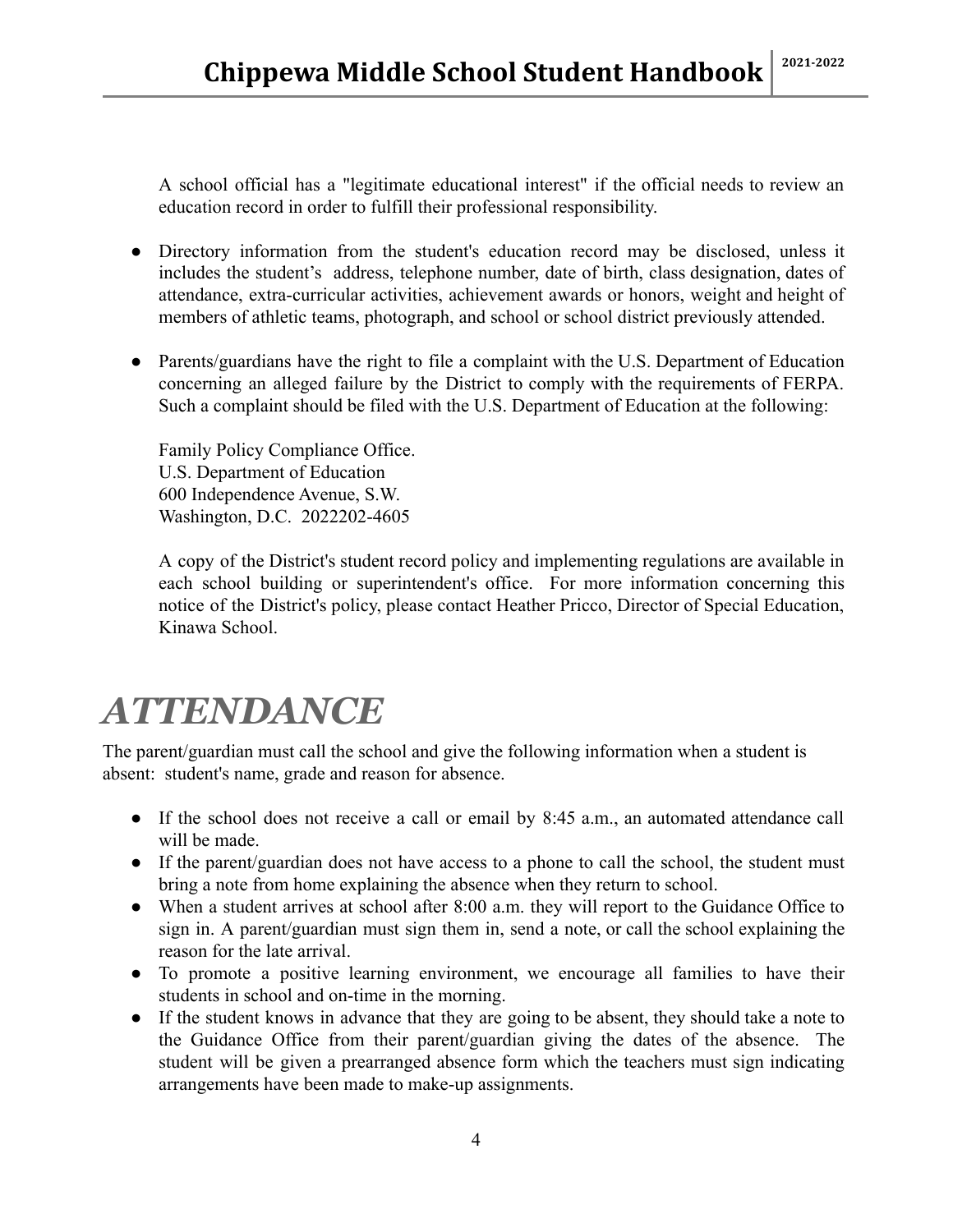- Please have your child access their teacher's google classroom for assignments missed while absent.
- In order for a student to leave the building, school personnel must know that the student has their parent's permission. This can be accomplished in one of three ways:
	- A parent/guardian can sign the student out in the Guidance Office.
	- The student can sign out in the Guidance Office with written permission from the parent/guardian.
	- The student can sign out in the Guidance Office after a telephone call from the parent/guardian to one of the office staff.
- Students who frequently receive unexcused absences, tardies, or are caught skipping school will be considered truant and referred to the Ingham County Attendance officer.
- Students will not be allowed to participate in extracurricular activities if unexcused from any portion of the school day. A student is considered unexcused if a student is absent and the parent/guardian has not notified the guidance office.
- If a student is excused for a portion of the day due to doctor's appointment, extended vacation, etc., they must have attended half a school day in order to participate in any extracurricular activities.

#### **Arrival and Departure from School:**

Students who remain on school grounds after 3:00 p.m. must be in areas supervised by school personnel. Areas where supervision may take place include, but are not limited to: participation in athletics, conferencing with a teacher in the teacher's room, or being pre-registered to participate in an adult-supervised after-school program. Additionally, students are expected to leave school premises after any school-sponsored event (athletic events, dances, etc) in a timely manner.

### *SKIPPING (unexcused absence from class)*

Any student who is in school but does not arrive to a scheduled class, arrives after 10 minutes of class has passed, or leaves class before the end of class without permission, will be considered skipping class. Students will have disciplinary action for skipping as follows:

1st class skip - after school detention

2nd class skip - after school detention

3rd class skip - all day in-school suspension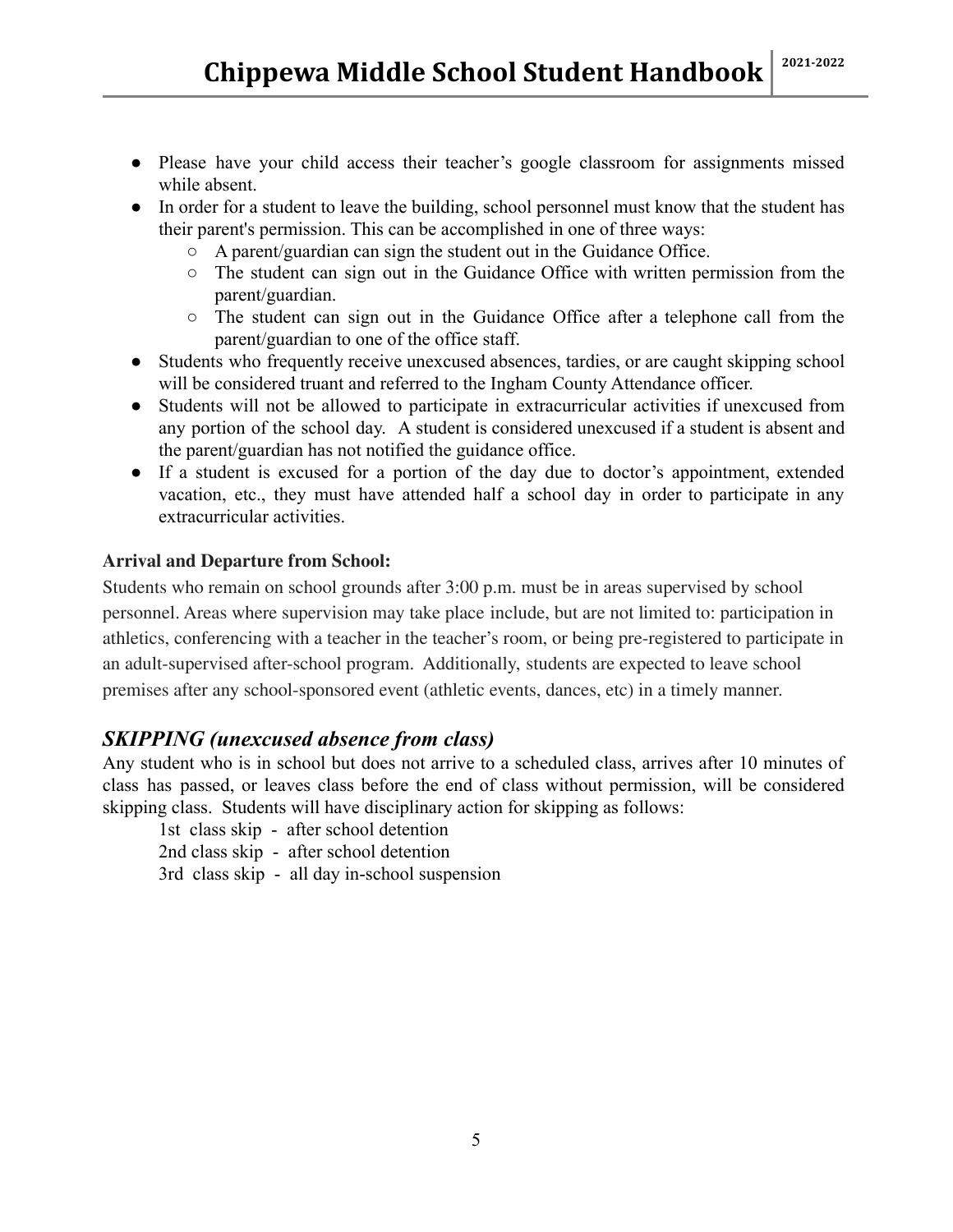#### **TARDINESS**

**Morning Tardies:** Parents/guardians may request to excuse a 1<sup>st</sup> hour tardy only in the case of an emergency. A request to excuse a 1st hour tardy must be made within 24 hours of the student having received the tardy. Oversleeping is not a reason to excuse a tardy. We expect that parents/guardians take into consideration the weather and traffic so that a timely arrival at school can be accomplished.

You will be marked tardy by the teacher if you are late to class unless the following occur:

- You have a note from another staff member, excusing your tardiness.
- You have a justifiable reason which is accepted by the teacher whose class you are late for. The teacher is the judge of this.

What constitutes a tardy may vary from teacher to teacher, but will be defined for students and parents/guardians by teachers during class orientation and/or in materials and handouts.

Consequences for tardies are:

**Second Tardy** – Parents/guardians and students are notified via auto call system.

**Third Tardy** – Parents/guardians and students are notified via auto call system.

**Fourth Tardy** – Parents/guardians are notified, students warned that a fifth tardy will result in a lunch detention via written communication.

**Fifth Tardy** – parents/guardians are notified. A lunch detention will be served.

**Sixth Tardy and Beyond** – parents/guardians are notified. A forty-minute detention will be served either before or after school. Additional consequences will be implemented, and may include any or all of the following: 1) Student is placed on hall restriction (no hall passes); 2) Student is assigned lunch detention; 3) A Behavior Improvement Plan (BIP) for the student is developed.

The student shall receive an after school detention unless another intervention or consequence is deemed appropriate by the administrator.

#### **VACATION POLICY**

The Guidance Office should be notified of any vacation. When school is in session, any student who leaves on a vacation for a duration of one week or less in length should make plans for assignments with their academic teachers.

Teachers may, at their discretion, assign the missing work beforehand, or may choose to wait until the student returns to provide missed assignments.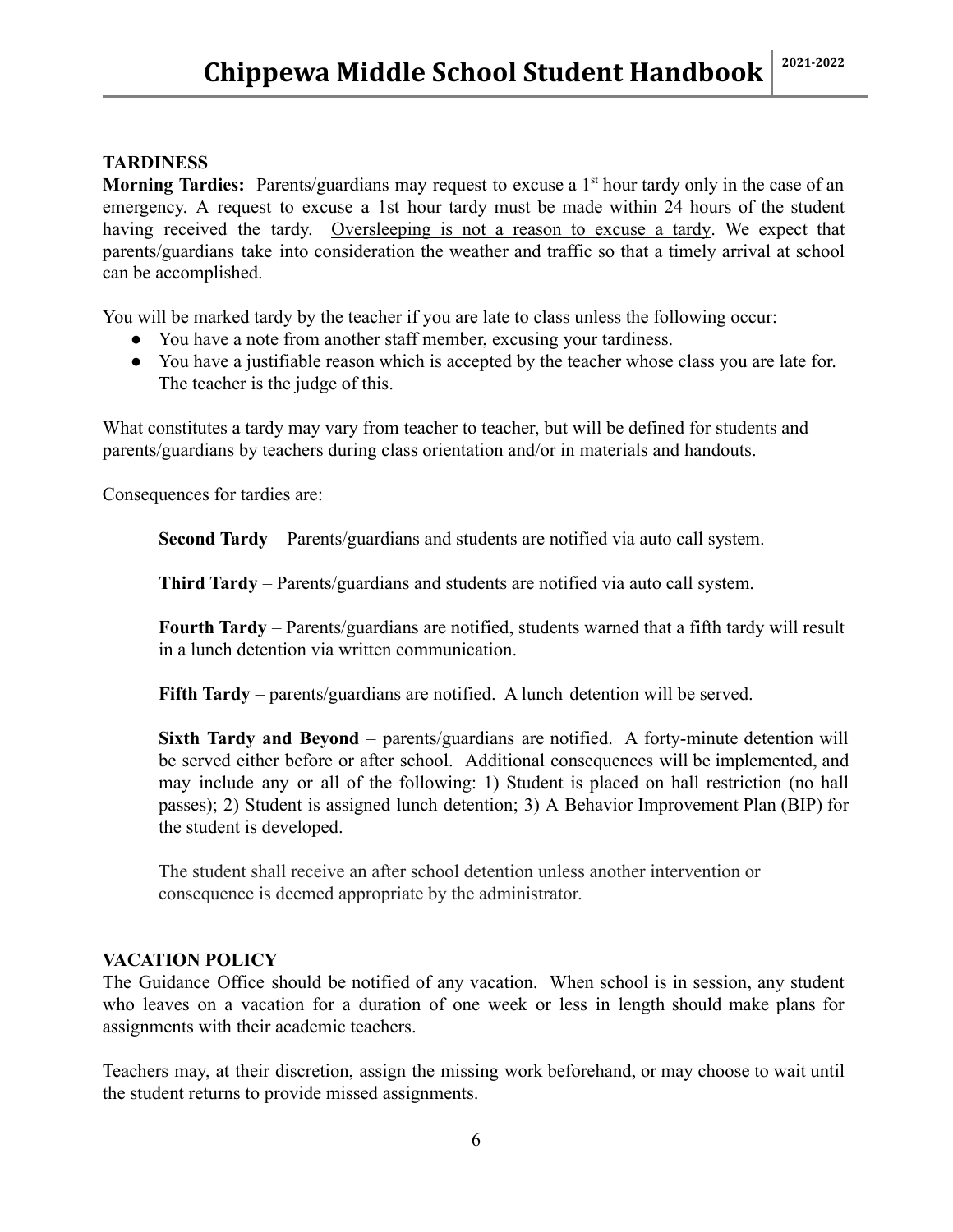Students leaving school for more than one week will not be provided with assignments. parents/guardians may request textbooks, however the responsibility for learning lies with the parents/guardians.

#### **VIDEO/FILM POLICY**

Parental permission will be requested before a student is allowed to view a film with a PG13 or above rating.

## **BEHAVIOR POLICIES AND EXPECTATIONS**

#### **SEARCH AND SEIZURE**

- The administration retains the right to search areas assigned to students (such as lockers, desks, computer accounts, email messages, text messages, etc.). Students do not have any reasonable expectations that such areas are private.
- Student personal property may be seized by school authorities if the items are illegal, stolen, prohibited or are determined to be a threat to the health, safety, or security of others. Items which are used to disrupt or interfere with the educational process may be temporarily removed from student possession.
- School authorities may search a student's person or personal property, to enforce school rules, if such authorities have a reasonable suspicion that items that are illegal, stolen, dangerous, prohibited or threaten safety or the educational process.

#### **BEHAVIOR OF STUDENTS**

Students at Chippewa Middle School are expected to behave within the following guidelines:

- Respect the rights of other people in the school, both students and adults.
- Be honest with yourself and others.
- Respect property of others and the school.
- Behave in a way that protects the health and safety of yourself and others.

#### **BEHAVIOR - IN THE BUILDING**

Behavior in the building must provide for the safety of yourself and others and not interrupt the classes in session. You are expected to:

- Walk to your desired location.
- Maintain a reasonable tone and volume level of voice.
- Avoid disturbing classes in session.
- Keep the restrooms clean and safe.
- Refrain from throwing and kicking objects in the building.
- Keep all areas clean and free of litter.
- Refrain from marking on walls, lockers, furniture and other people.
- Refrain from having food or drink in the halls at any time.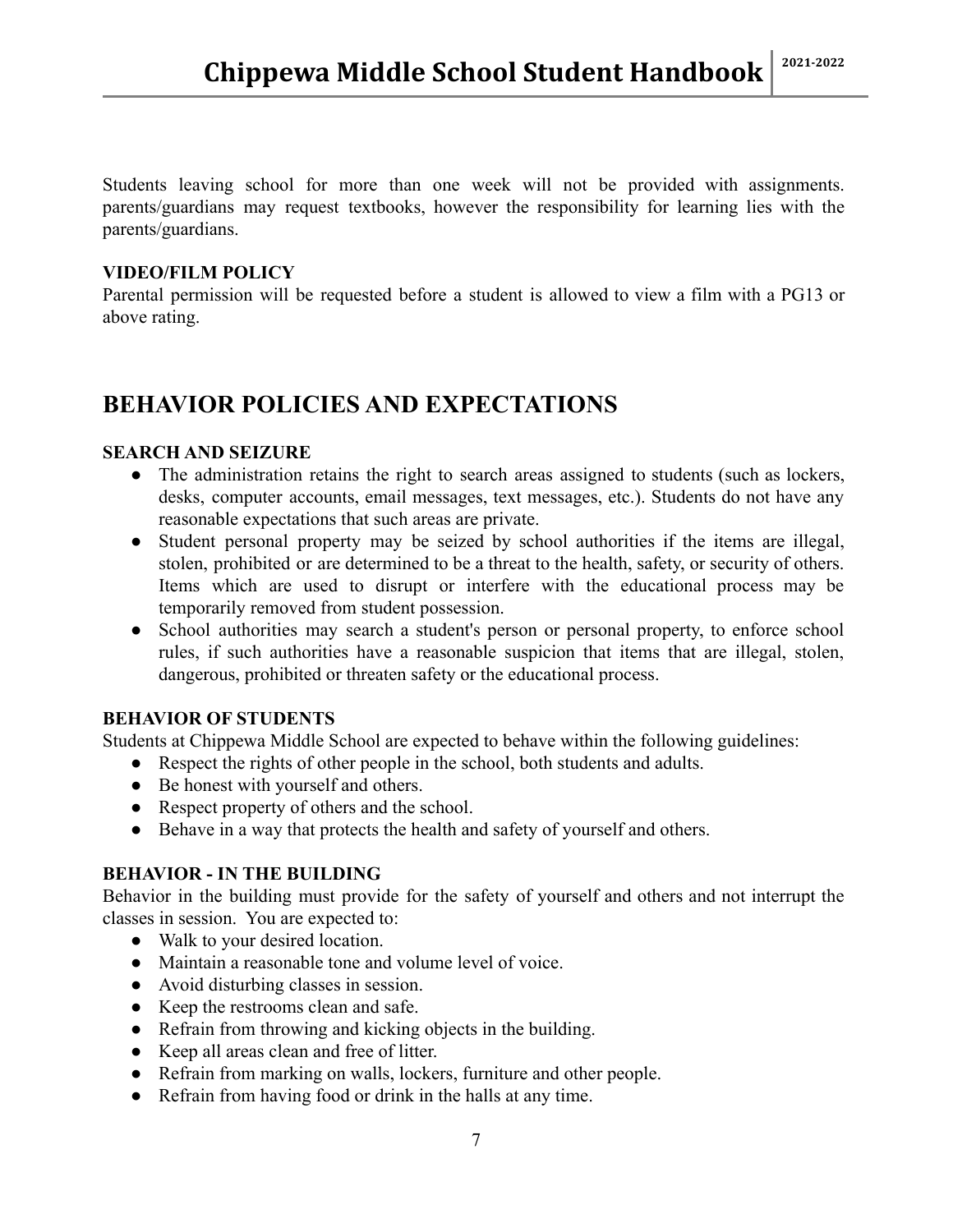- Obey any reasonable request from any staff member.
- Use appropriate language, which excludes racist, sexist, or obscene words.
- Use hall passes at all times.

#### **BEHAVIOR - IN THE CLASSROOM**

To provide the best learning environment, teachers will expect the following behaviors in their classroom:

- Come to class prepared.
- Be on time.
- Be an active and willing learner.
- Be respectful.

In each class the teacher is the educational leader and is there to help you learn by participation in a variety of activities. Each teacher and class is somewhat different, but each of your teachers will let you know what they expect you to do and how they expect you to behave. Students must obey any reasonable request of any teacher.

When you have a substitute teacher, aide, or volunteer, you should behave as they request, in addition to your regular teacher's expectations.

To leave the classroom, ask permission from your teacher stating the reason you need to leave the room and the place you are going. The teacher will give you a pass if they consider your reason for leaving to be necessary. Go directly there and return directly to class without other stops that were not agreed to by your teacher. Failure to follow the teacher's specific directions may result in loss of this privilege.

#### **ACADEMIC INTEGRITY**

Academic Integrity requires high standards of personal achievement, ethical conduct and academic honesty. It creates an academic environment in which a student's search for knowledge is a true and honest reflection of that effort.

- Level I Violations (The following will be addressed by the classroom teacher.)
	- Submitting another's assignment as one's own.
	- Knowingly allowing another student to use an assignment or test to submit as his or her own.
	- Looking at another's test or essay and submitting the work as one's own.
	- Knowingly assisting another student to misrepresent the content or authorship of their school work.
	- Using any type of notes or technology without teacher approval.
	- Plagiarism, including but not limited to:
		- Ouoting or paraphrasing directly all or part of someone else's written or spoken words without documentation within the body of the work.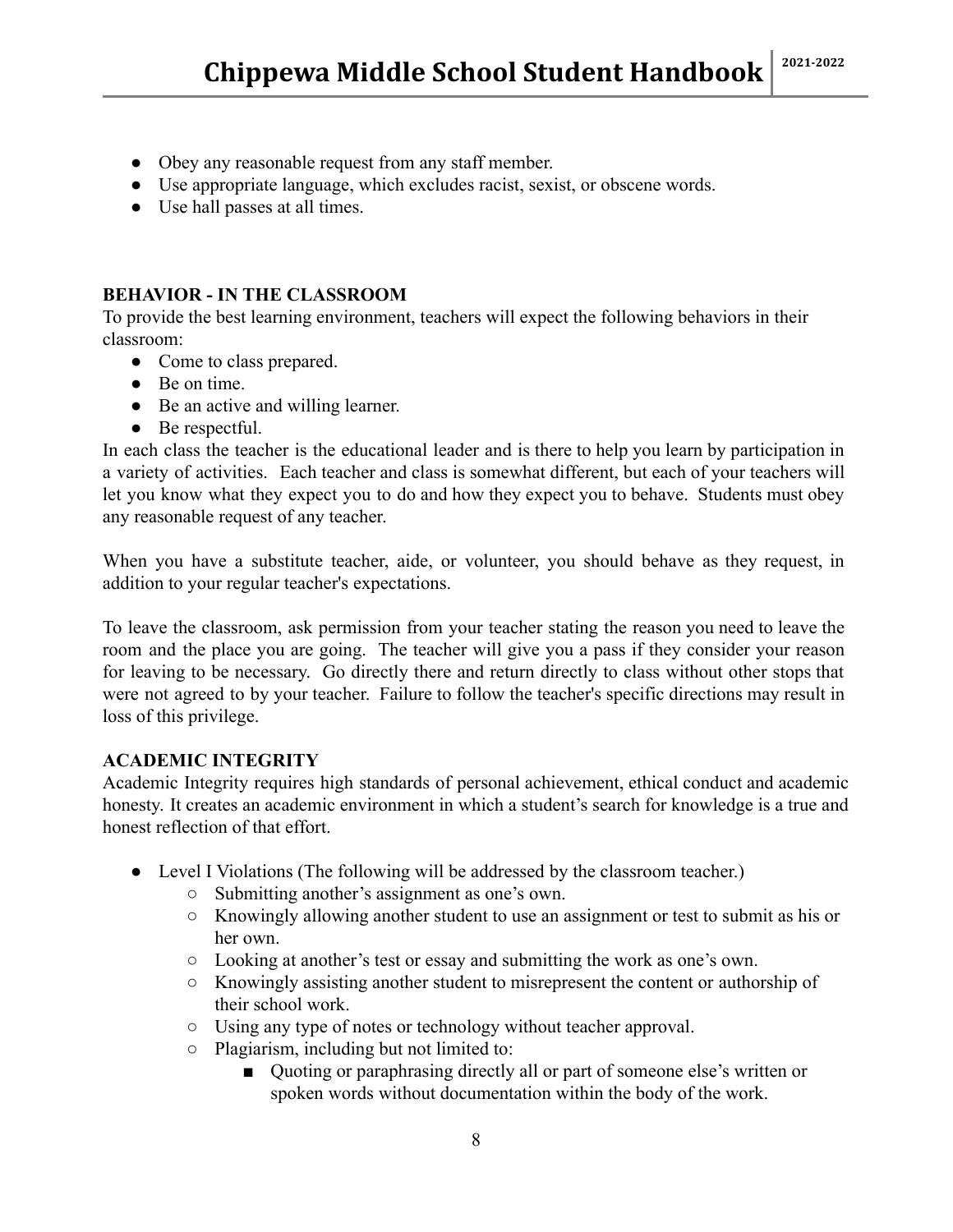- Presenting an idea, theory, or formula originated by another person as one's own.
- Using information, which is not common knowledge, including statistics and demographics, without documenting the source.
- Copying or pasting from the Internet or another document material that is not one's own without documentation from the source.
- Level II Violations (The following will be referred to the administration.)
	- Unauthorized possession, use and/or theft of test materials, answer sheets, teacher materials, computer files, grading programs, and/or altering teacher records.

#### **BEHAVIOR - SCHOOL BUS**

School bus transportation is an extension of the school. The same behavior standards in school are expected on the bus. Good behavior on a school bus is even more important because of the safety factor. Pupils are expected to conform to the following bus regulations as developed for the safety of the pupil riders. How well bus riding rules are adhered to and the manner in which they are adhered to may constitute student discipline. Please adhere to the following guidelines:

- Be on time at the designated bus stop. Buses cannot wait for tardy pupils.
- Expect to walk some distance to a bus stop as required by State Regulations.
- Stay off the roadway while waiting for the bus. Form a line to get on the bus.
- Cross in front of the bus when crossing the road or highway, not in the back of the bus.
- Wait until the bus has come to a complete stop before attempting to get off or on the bus.
- Leave the bus only at the consent of the driver.
- Occupy any seat assigned by the driver. Keep feet out of the aisles, off seats and off the backs of seats and refrain, at all times, from moving around while the bus is in motion.
- Sit upright and keep your head, arms and hands inside the bus.
- Observe classroom conduct. Avoid unnecessary disturbing noises. Drivers should not be distracted while the bus is in motion. Do not shout at passing persons or vehicles.
- Be courteous. Use no profanity or vulgar language.
- Help keep the bus clean. No eating or drinking on the bus.
- Fighting, pushing, shoving or other rowdiness will not be tolerated.
- Report to the driver at once any damage to the bus that is observed.
- There shall be no smoking or drinking on the bus.
- Skateboards, animals and dangerous objects and such are prohibited.
- Students are to use the same bus stop location on a consistent basis.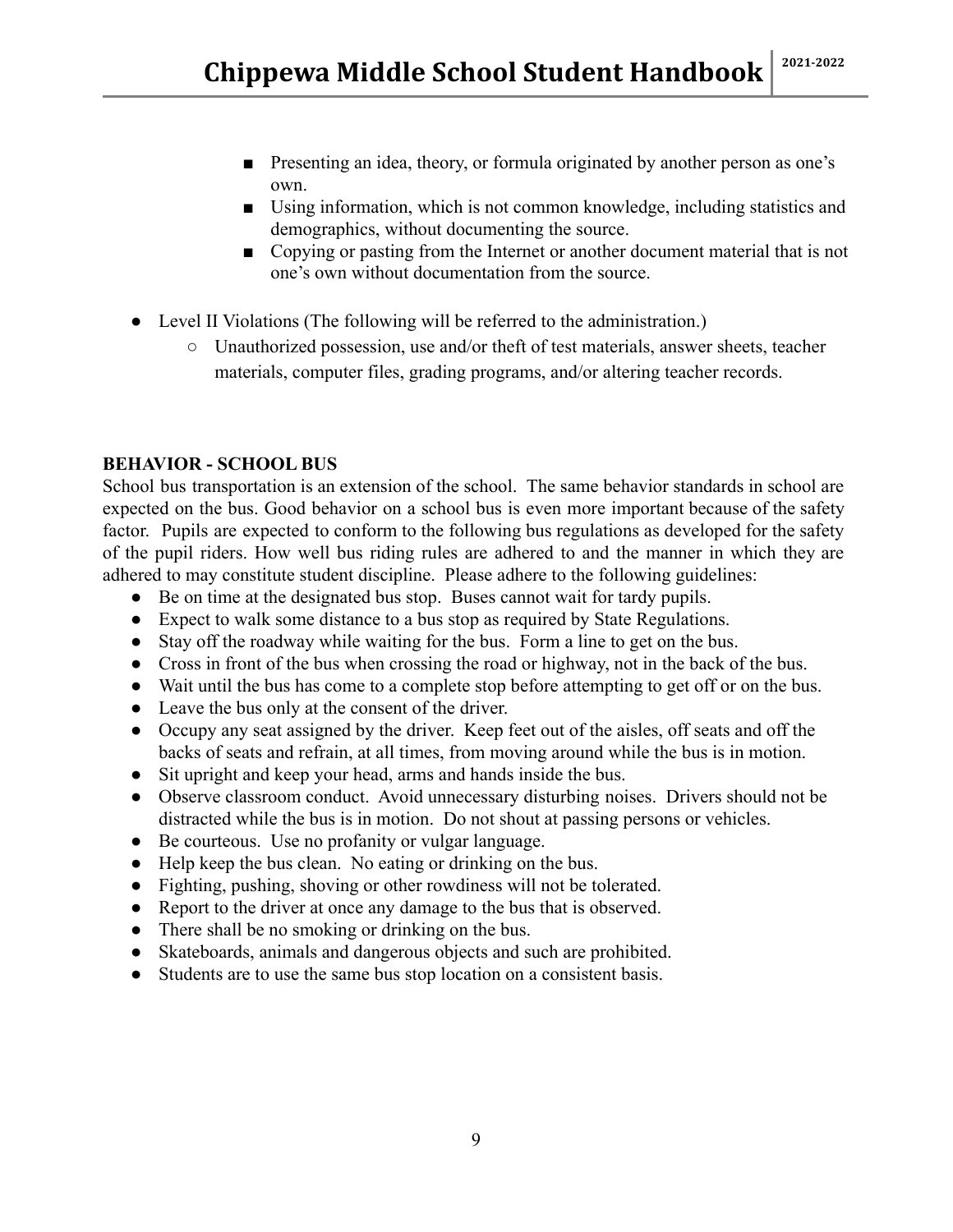#### **SCHOOL BUS PASS DISTRICT POLICY**

Please follow these procedures when arranging for a child to ride a bus other than their own. District policy requires that a child be taken to their original destination if these procedures are not observed:

- A note must be written by the parent/guardian (indicating the name of the student their son/daughter is riding with and the bus #) and sent with the student to school. The guidance office will also accept a phone request for alternate transportation arrangements, if done in advance.
- The guidance office will write an official bus pass and return it to the student. Students will be responsible for giving the bus pass to the bus driver.
- The office will not be able to make phone calls regarding bus changes or write notes for students if prior arrangements have not been made by the parent/guardian.
- Occasionally buses are full and do not allow extra riders. Please verify availability with the guidance office.

#### **BEHAVIOR - DURING LUNCH**

Students are not allowed to leave the school grounds during lunch period unless your parent /guardian signs you out through the guidance office. Behavior in the cafeteria must provide for keeping the area clean, safe and healthy. Students are expected to abide by the following guidelines, otherwise loss of cafeteria privileges or clean up duty may be assigned.

- Eat only while seated at a table.
- Do not overcrowd tables; sit in appropriate seating.
- Dispose of garbage and recycling in the appropriate containers.
- Keep all food and drink in the cafeteria.

#### **BEHAVIOR - OUTSIDE THE BUILDING**

The area around the building is designed for you to enjoy and you may use the grounds on the West side of the building during the lunch hour, within the following guidelines:

- Bicycles must be kept locked in the rack during school hours. Students are not allowed to be near the bike racks during school hours.
- Snowballs are not allowed to be thrown on school property.

#### **BEHAVIOR - AT ASSEMBLIES AND PERFORMANCES**

Behavior expectations for students at performances and assemblies are:

- Be quiet during the performance.
	- Whistling, booing, and yelling are not acceptable behavior.
- Remain in your seat. During school day performances, you will sit with a teacher in an assigned area.
- During an evening performance, remain in your seat until the conclusion of the performance.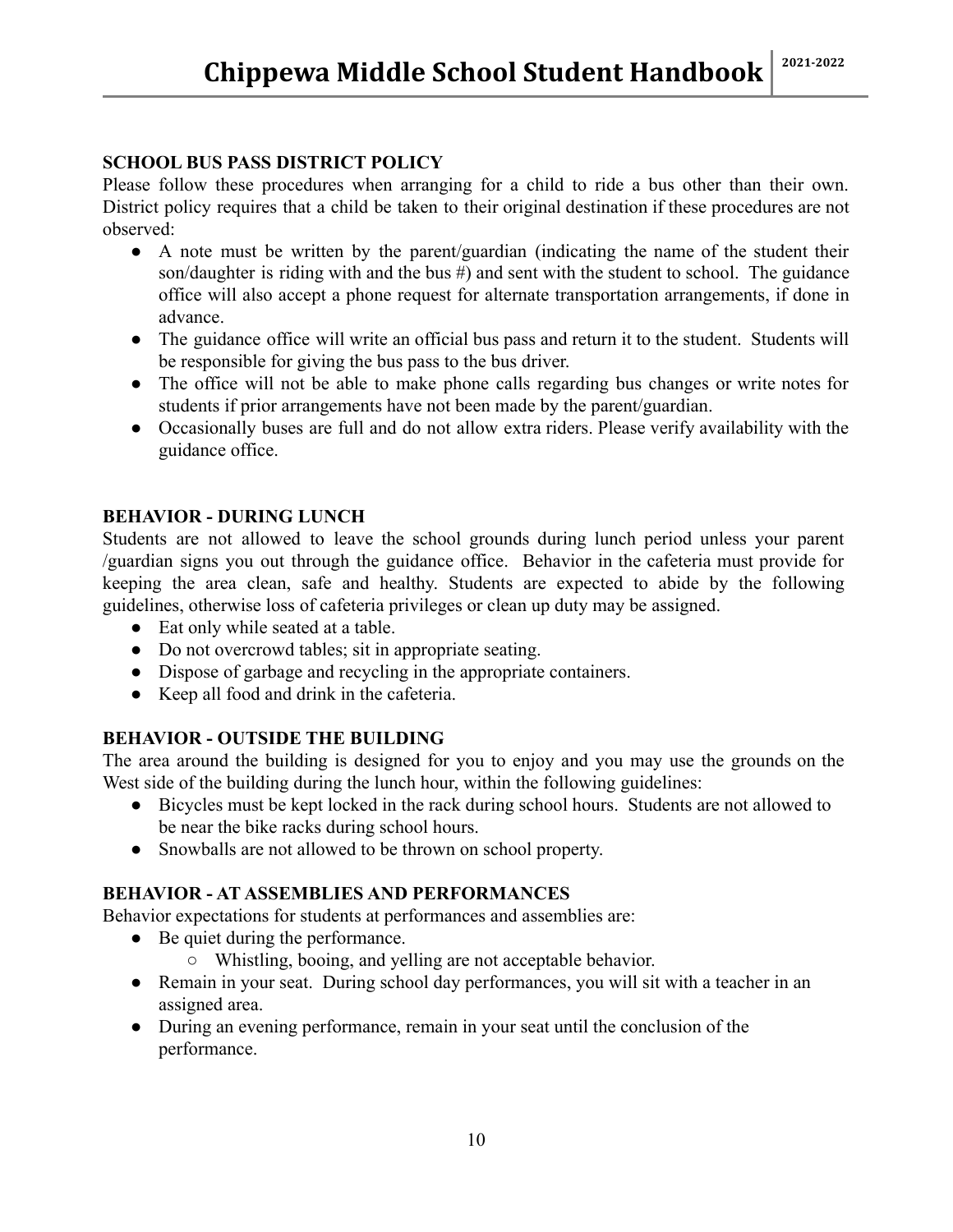#### **BEHAVIOR - AT SCHOOLAND RELATED FUNCTIONS**

Your behavior during school evening activities, field trips, interscholastic events, camp, and other related trips or activities should reflect well upon you and your school. All school rules that apply during the day also apply at school-sponsored activities. In each of the following instances, violation of the rules may result in a warning, a parent-administrator conference, an after school detention, suspension or expulsion. Specific action taken may vary on a case by case basis depending on the nature of the offense, previous offenses and the gravity of the situation.

#### **RESTORATIVE PRACTICES**

Definition: In an attempt to change behavior, students who engage in misconduct may be required to participate in restorative practices in lieu of, or in addition to, suspension or expulsion. Restorative practices will typically be the first consideration to remediate offenses such as interpersonal conflicts, bullying, verbal and physical conflicts, theft, damage to property, class disruption, harassment, and cyberbullying.

This includes conversations facilitated by an administrator, counselor or a teacher may facilitate conversations that focus on building a common understanding of a conflict/situation through face to face dialogue in order to restore relationships and a sense of community.

Procedures:

- A meeting is established for the students and the adult facilitator. (Depending on the severity of the incident, parents/guardians/guardians may or may not be notified.)
- Three  $(3)$  key questions that guide the process are:
	- What happened?
	- Who was affected and how?
	- How do we make things right?
- The level of success and personal accountability achieved through steps 1 and 2, as well as the seriousness of the misconduct, will determine if further disciplinary action is warranted.

#### **PROHIBITED ACTIVITIES**

Involvement or participation in the following prohibited activities will result in disciplinary penalty, up to and including permanent expulsion from school. Other misconduct may also rise to discipline, up to and including permanent expulsion from school. As used in these regulations, "At school" means "in a classroom, elsewhere on school property, on a school bus or other school-related vehicle, or at a school-sponsored activity or event whether or not it is held on school property.

#### **ARSON**

Intentionally setting fire or attempting to set a fire or doing any act that results in the starting of a fire, or aiding, counseling, inducing, persuading, or procuring another to do such an act. The Michigan Revised School Code requires schools to permanently expel a student who commits arson on school property.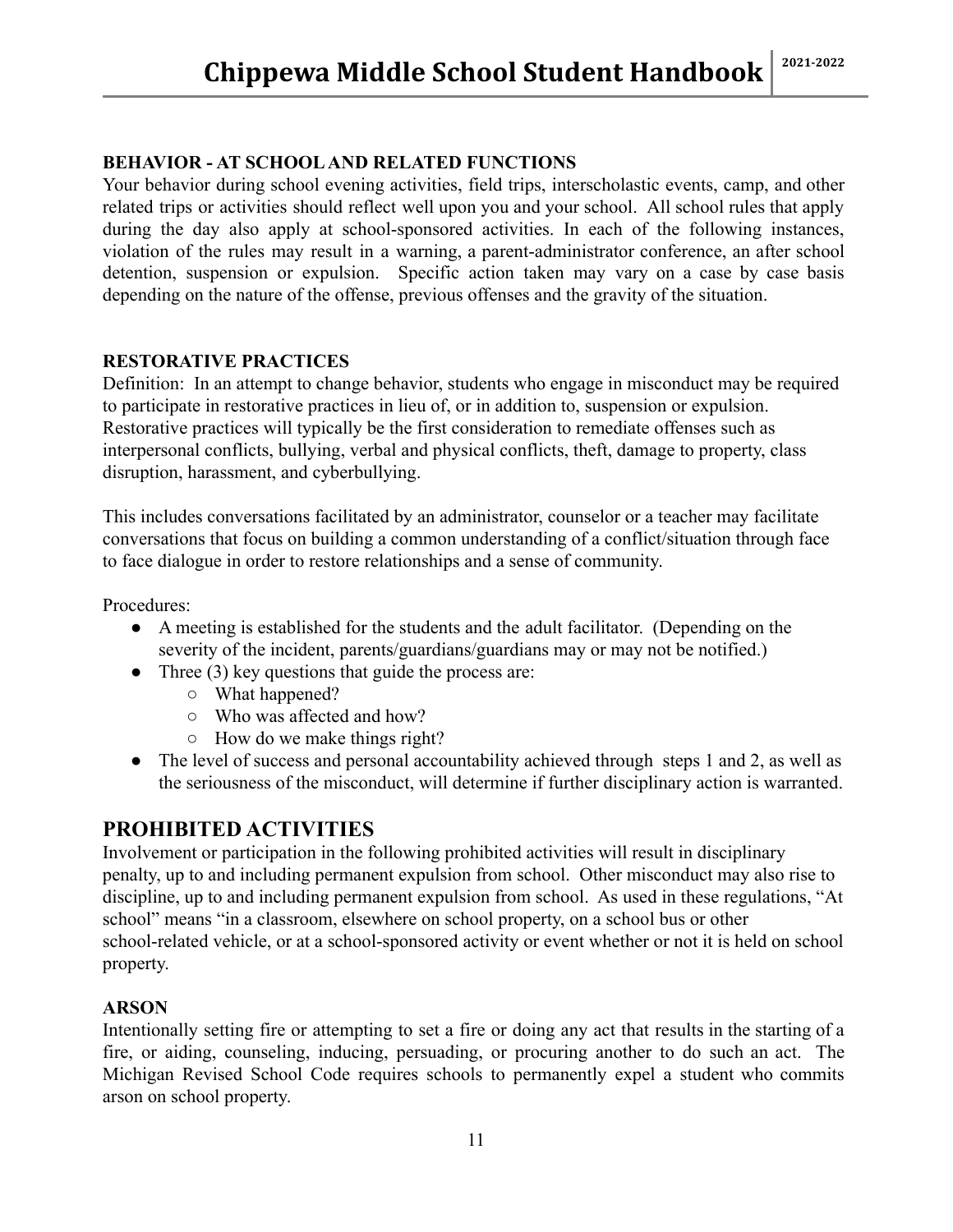#### **ASSAULT (Physical)**

The Revised School Code defines "physical assault" as intentionally causing or attempting to cause physical harm to another through force or violence.

The Michigan Revised School Code requires school districts to suspend or expel a student enrolled in grade 6 or above who commits a physical assault at school against another student.

School districts are required to permanently expel a student enrolled in grades 6 and above who commits a physical assault at school against an employee, volunteer, or contractor.

#### **ASSAULT (Verbal/Written)**

Includes any intentional spoken or written threat or offer to do bodily injury to another by force, under circumstances that creates a well-founded fear of actual harm. Suspension or expulsion, as determined by the board or its designees, is also required when a student in grades 6 or above commits a verbal assault at school against an employee, volunteer, or contractor.

#### **BLACKMAIL, COERCION OR EXTORTION**

Forcing someone to do something against her or his will, such as the act of borrowing or attempting to borrow any money or things from a student unless both parties enter into the agreement freely and without pressure of either an implied or expressed threat.

#### **BOOK BAGS/BACKPACKS**

Any bags such as, but not limited to, totes, backpacks, book bags, gym bags, duffel bags, etc. may be used to bring appropriate materials to and from school but are not permitted in the classroom or in the halls between classes.

#### **BULLYING POLICY**

#### *Bullying* (see Board Policy #5143)

Intimidation and/or threats to students or property, including but not limited to verbal abuse, physical abuse (written or artistic depictions of) or hurtful actions towards others. Abusive, obscene and threatening language as well as harassment and humiliation of others are prohibited.

#### **Cyber-bullying (**see Board Policy #5143)

Intimidation and/or threats to students or property, including but not limited to verbal abuse, physical abuse (written or artistic depictions of) or hurtful actions towards others. Abusive, obscene and threatening language as well as harassment and humiliation of others are prohibited.

Cyber-bullying is defined as the use of information and communications technologies such as, but not limited to email, cell phone, instant messaging, defamatory personal websites, and defamatory online personal polling websites, to support deliberate, repeated, and hostile behavior by an individual or group, that is intended to harm others.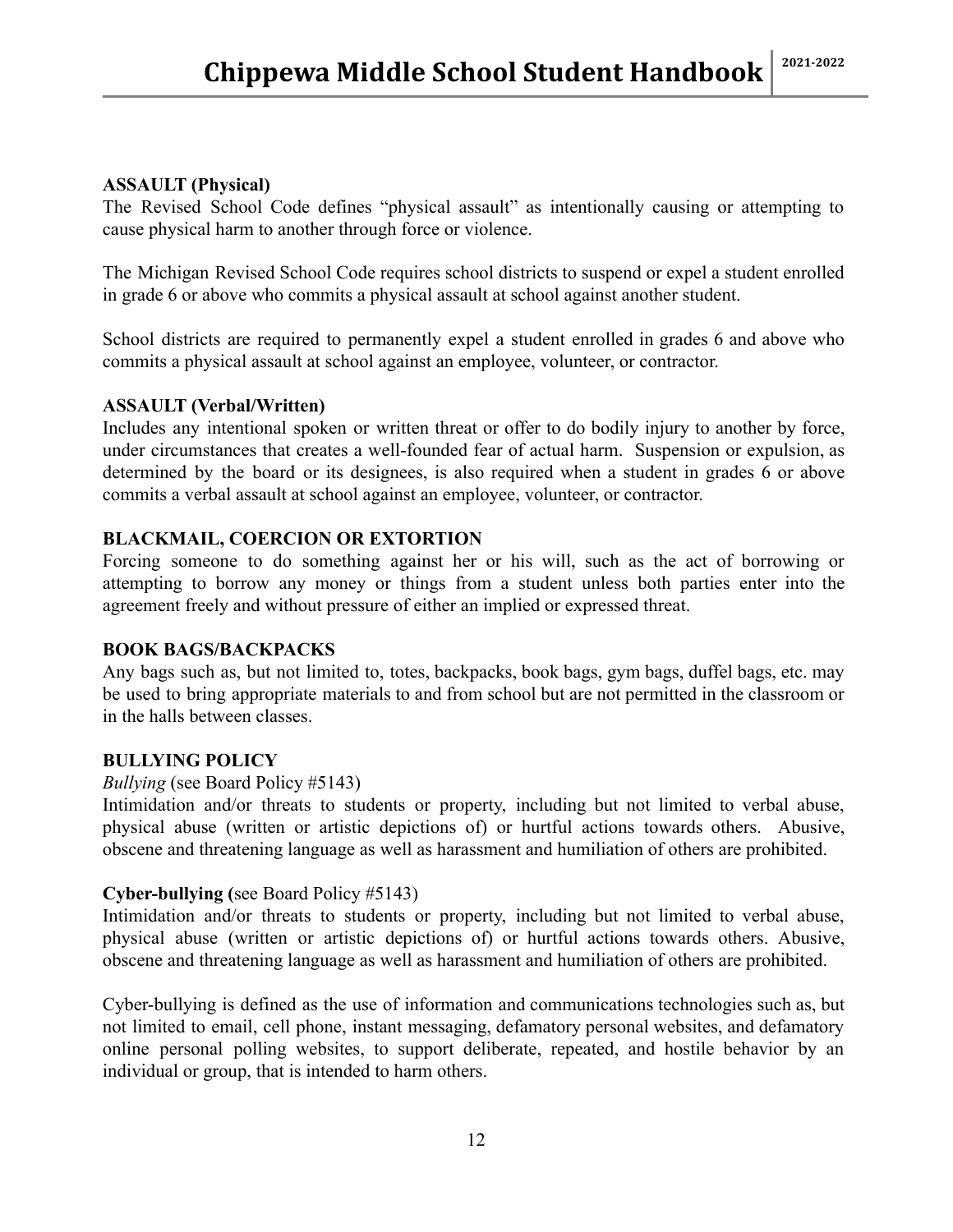#### **BURGLARY/THEFT**

Stealing of school or personal property. This includes keeping a found item that does not belong to you.

#### **COMMUNICATION DEVICES**

Personal Electronic Devices (PEDs) are defined as any student owned laptop, cell phone, tablet, personal digital assistant or any other device with inbound/outbound communication capabilities. Electronic equipment used for entertainment are limited to before and after school use only. These devices must be kept in the locker and turned off during the hours of 7:55 - 2:45.

Texting, videotaping, recording or taking pictures with cell phones or other electronic devices is prohibited.

Laser pointers are not permitted on school property.

Students who violate this policy will have their device confiscated and stored in the main office. 1st Offense – Student can pick up the device at the end of the school day from the office.

2nd - 4th Offense – Administration will communicate with parent/guardian; student will be assigned an after school detention; student's parent/guardian will need to pick up the phone at the end of the school day from the office.

5th Offense – Student's right to possess the cell phone or PED at school will be revoked. The device will be checked in and out of the office for an assigned period of time.

#### **CRIMINAL SEXUAL CONDUCT**

Criminal Sexual Conduct is conduct which constitutes criminal sexual conduct as defined by Michigan Law (MCL 750.520b,c,d,e,g) including, but not limited to unwelcome sexual touching or sexual penetration by force or coercion. Conviction is not necessary for the district to expel. Local police will be informed.

#### **DAMAGE TO OR LOSS OF SCHOOL PROPERTY**

Students and their parents/guardians/guardians are responsible for the loss, damage or destruction of school property, including books, musical instruments and materials loaned for student use. If property damage was of a malicious nature, other disciplinary action may be in order.

#### **DRUGS, ALCOHOL, TOBACCO**

The use, possession, sale, or transfer of illegal drugs, look-alikes, drug related paraphernalia, inhalants, alcoholic beverages, tobacco, or tobacco-related products is prohibited within the school building, on school premises, or during school sponsored functions. Matches and lighters are not permitted in school. The sale or transfer of over the counter drugs and prescription medication is prohibited. In cooperation with the Meridian Township Police Department, periodic, unannounced visits by the drug dog may be scheduled.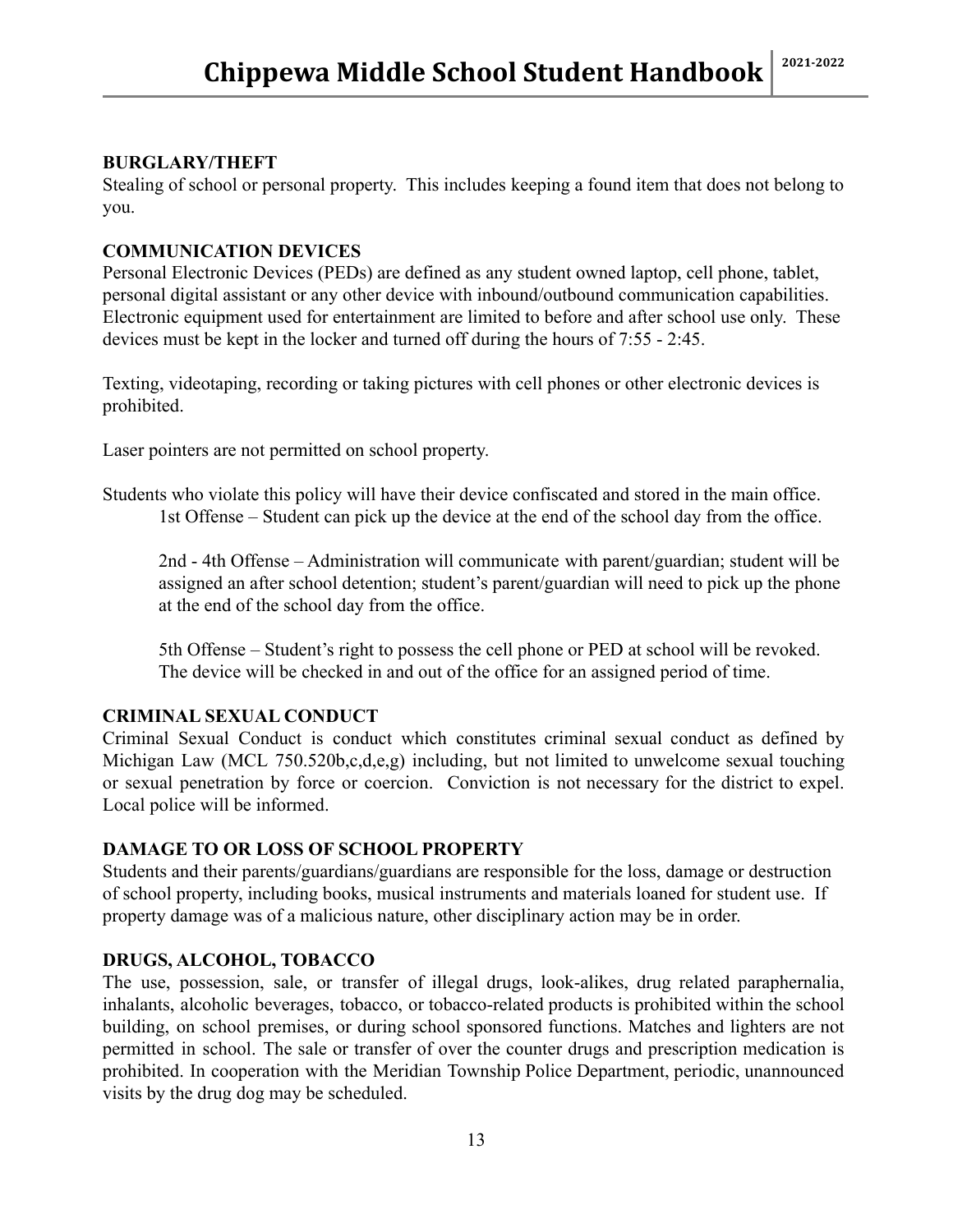#### **DISTRIBUTION OR SALE OF PRINTED OR WRITTEN MATTER**

No printed or written matter are to be distributed or sold in a school or on school grounds without prior approval of the school administrator, and no material can be distributed which, either by its content or the manner of distribution, will interfere with the proper and orderly operation and discipline of the school, will cause violence or disorder, or will constitute an invasion of the rights of others. (See board of Education Policy 6145.3)

#### **FALSE ALARM**

A student shall not knowingly make a false alarm, including but not limited to a false fire alarm, false 911 communication, bomb threat or tampering with Automatic External Defibrillator (AED). Such action is strictly prohibited and shall subject the student to appropriate disciplinary action and referral to local law enforcement officials; law enforcement agencies and the local fire department will be contacted. [Michigan law requires the Board of Education to suspend or expel a student who makes a bomb threat; law enforcement agencies and the local fire department will be contacted.]

#### **FORGERY**

The act of fraudulently using in writing, the name of another person, or falsifying times, dates, grades, addresses or other data on school forms.

#### **GAMBLING**

Participating in an activity for material or financial gain.

#### **GROSS INSENSITIVITY**

The act of intentionally directing slurs or demeaning remarks toward others which reflect on their race, religion, ethnic background, sex, sexual orientation, socio-economic status, appearance or abilities.

#### **HAZING**

The intentional knowing or reckless act by a person acting alone or acting with others that is directed against an individual and that the person knew or should have known endangers the emotional or physical health or safety of the individual and that is done for the purpose of pledging, being initiated into, affiliating with, participating in, holding office in, or maintaining membership in any organization (fraternity, sorority, association, corporation, order, society, corps, cooperative, club, service group, social group, athletic team, or similar group whose members are primarily students at an educational institution).

Hazing includes any of the following that is done for such a purpose:

● Physical brutality, such as whipping, beating, striking, branding, electric shocking, placing of a harmful substance on the body, or similar activity.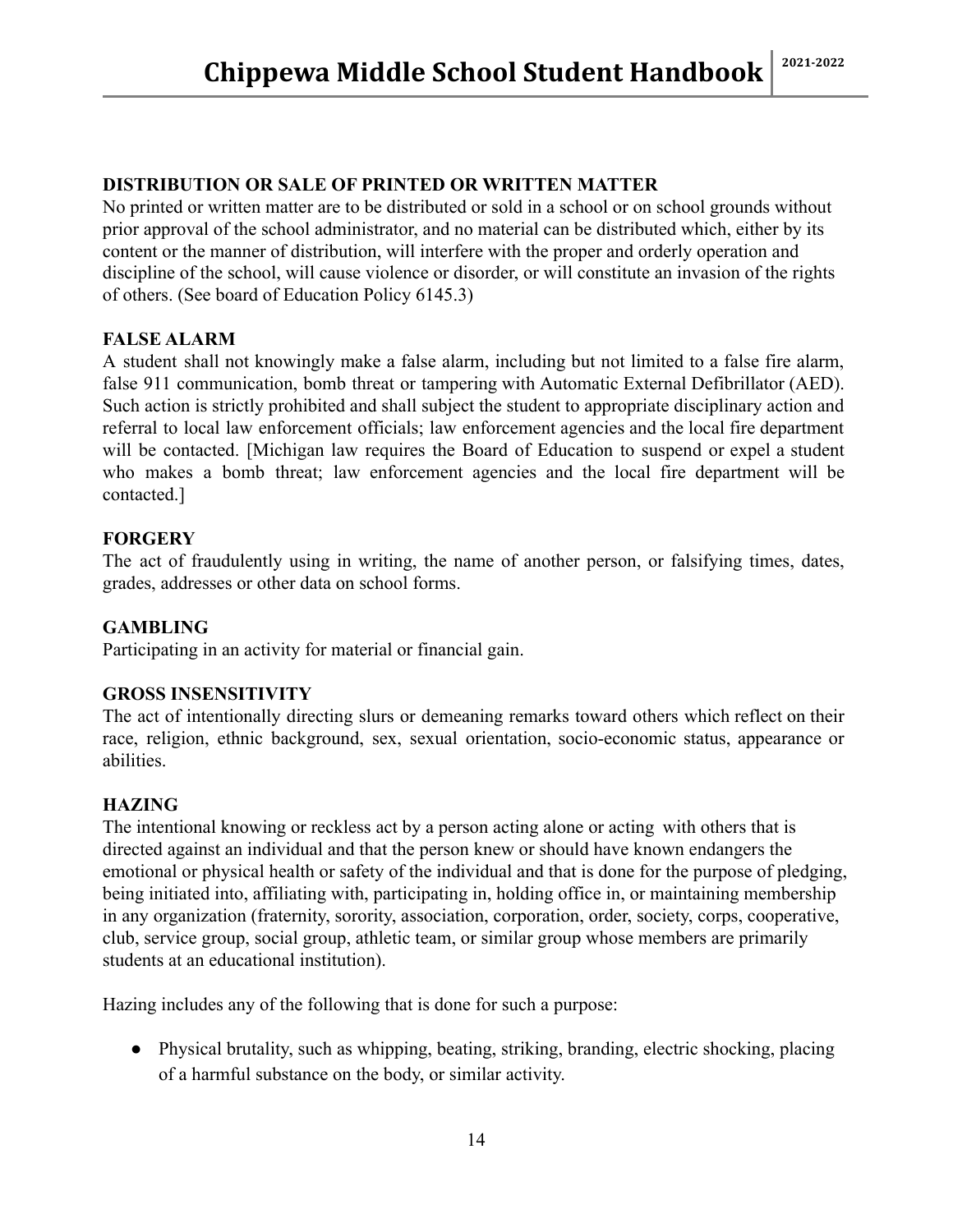- Physical activity such as sleep deprivation, exposure to the elements, confinement in a small space, or calisthenics, that subjects the other person to an unreasonable risk of harm or that adversely affects the physical health or safety of the individual.
- Activity involving consumption of a food, liquid, alcoholic beverage, liquor, drug, or other substance that subjects the individual to an unreasonable risk of harm or that adversely affects the physical health or safety of the individual.
- Activity that induces, causes, or requires an individual to perform a duty or task that involves the commission of a crime or an act of hazing.

#### **INDECENCY/USE OF ABUSIVE/OFFENSIVE LANGUAGE**

Any gesture or written, verbal, graphic act that includes the use of abusive/offensive language are considered indecent and offensive. This includes, but is not limited to, swearing, racial and ethnic slurs, and abusive/offensive comments about one's religion, race, color, national origin, age, gender, sexual orientation, gender identity and expression, disability, height, weight, or socioeconomic status.

#### **INSUBORDINATION**

The failure to respond to or carry out a reasonable request by a staff member.

#### **OBSCENITY**

The act of using obscene language by students in verbal or written form or in pictures or caricatures in or on school property.

#### **PERSONAL THREATS**

There must be appropriate language used in school. Students found to be making personal threats that would, if acted upon, inflict serious harm and/or death upon students and staff will be immediately removed from class pending administrative investigation and parental contact. Law enforcement agencies may be contacted with the first and succeeding offenses. Progressive discipline will be established as necessary.

#### **THREATS OF VIOLENCE**

Threats of Violence: Including but not limited to, bomb threats, shootings, suggestions of bringing or having weapons on school property, etc. directed at students, staff, a school building, school property, or a school-related event. Includes threats communicated verbally, electronically (such as social media, text, etc.), written, and all other forms of communication. Threats will be taken seriously and are not considered jokes. See appendix for full statement from the Ingham County Prosecuting Attorney.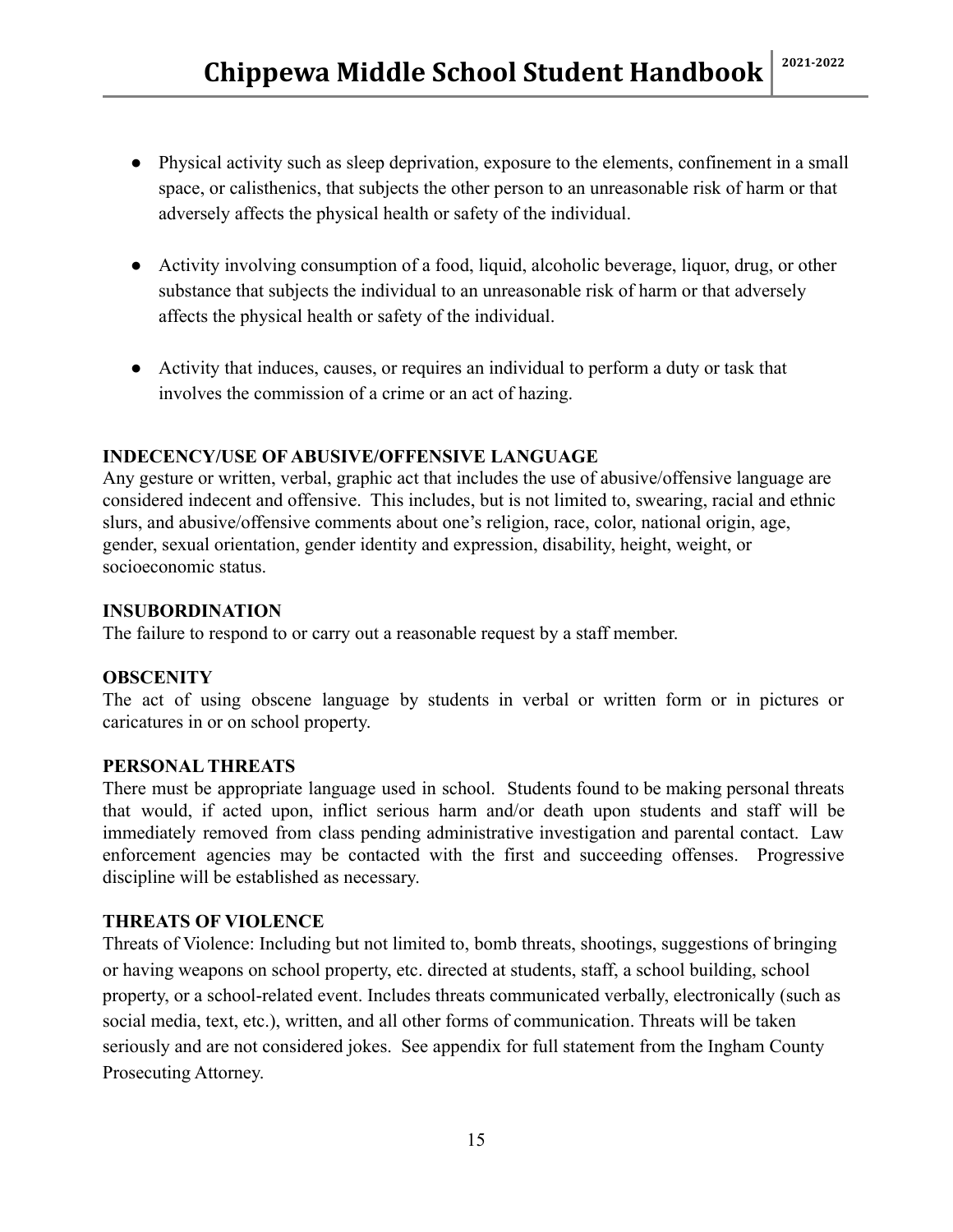Conference and Short Term Suspension (10 days**)** or Long Term Suspension (11- 59 days). Possible expulsion in serious cases. Local police will be informed.

#### **POSSESSION OR USE OF A DANGEROUS WEAPON**

In order to provide a safe learning environment for all children, our schools must be weapon free.

Michigan law requires the Board of Education to expel a student for actual or constructive possession of a dangerous weapon on school property or in a school vehicle. Constructive possession means: possession in a student's locker, vehicle, or other property not directly on the students. Michigan law defines a dangerous weapon as a firearm, dagger, dirk, stiletto, knife with a blade over three inches in length, a knife opened by mechanical device (regardless of blade length), iron bar, or brass knuckles.

As a matter of School District policy, the Board of Education will also exercise its discretion to expel a student for possession of an object on school property or in a school vehicle which may be used to cause or threaten harm to others. Examples of such objects include, but are not limited to: BB guns, pellet guns, look-alike gun, knife with a blade three inches or less in length, razor blade, box cutter, chains, nunchucks, mace, and pepper spray.

School Officials will immediately contact the student's parent/legal guardian and local law enforcement officials in the event a student is found in possession of a dangerous weapon or an object which may be used to cause harm to others.

#### **POSTING OF MATERIAL ON SCHOOL PROPERTY**

To ensure neatness and proper care of school property, no posters or bulletins may be placed in the hallways unless they are approved by an administrator. Any outside organization that is not a sanctioned school club or activity must submit posters or bulletins to an administrator for approval. These organizations are limited to one poster and it must be placed in an approved area. The daily announcements are reserved for school clubs and activities.

#### **STRIKING OR THREATENING SCHOOL PERSONNEL OR STUDENTS**

The act of hitting or threatening to hit another person may constitute physical, verbal or written assault. [Michigan law requires the Board of Education to expel a student who commits physical assault.]

#### **VANDALISM**

The act of willful destruction of property belonging to another or to the school.

**OTHER CRIMINAL ACTS** - As defined under the laws of the State of Michigan and actions contrary to acceptable school behavior and conduct which interferes with the educational process, or safety to the individual or others.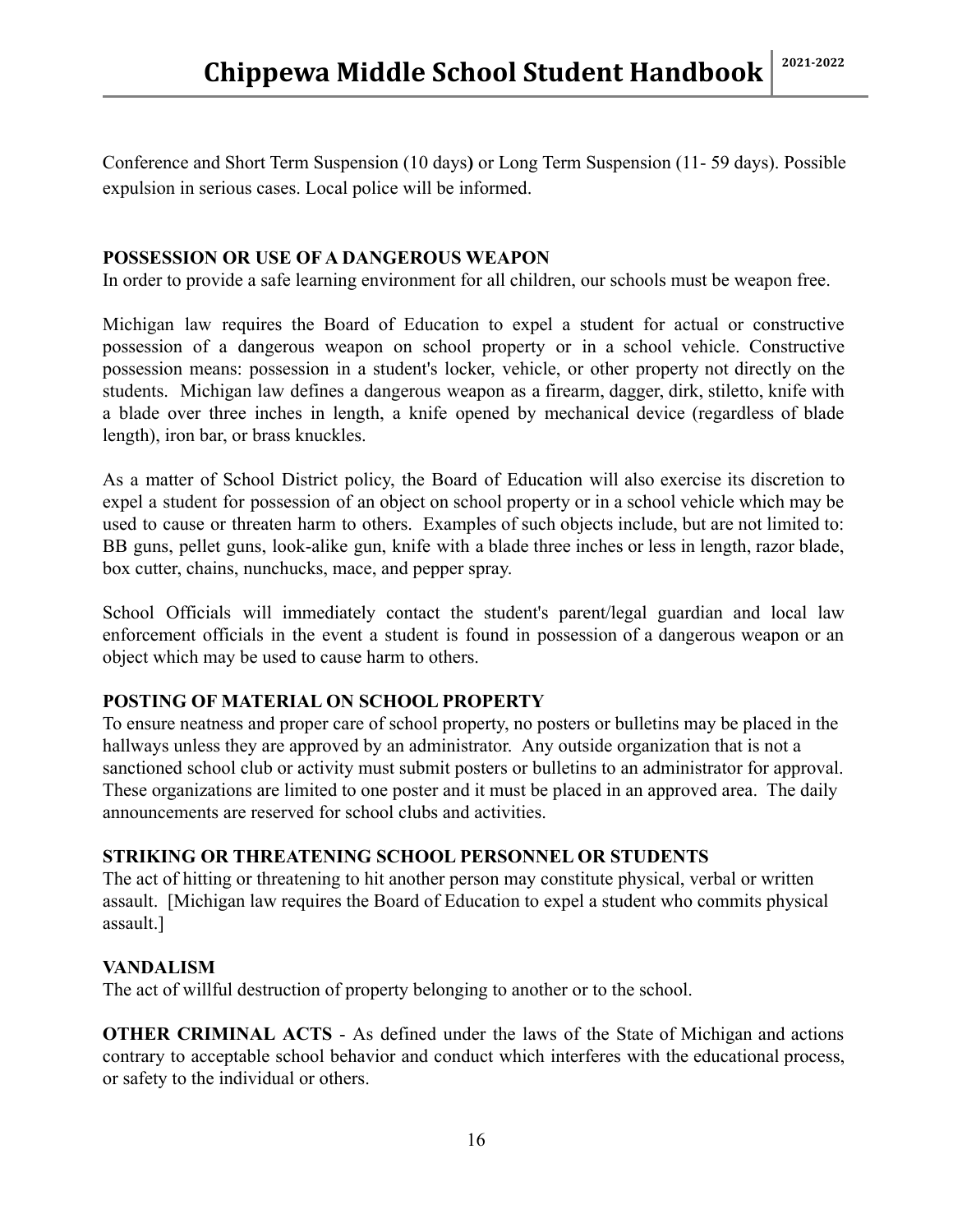#### **DISCIPLINARY ACTIONS**

The following are the disciplinary actions which may be used by teachers and administrators to resolve problems of student misbehavior while at school or on the way to or from school.

- Discussion with the student.
- Discussion or note/email with the student's parents/guardians/guardians.
- Assignment of an after school detention. It is the responsibility of the student to notify their parents/guardians/guardians if they must stay after school and to arrange for transportation.
- Conference with student, parent/guardians, teacher, and administrator.
- Suspension The principal or assistant principal may, by law, suspend a student's right to attend school for a period not to exceed ten (10) days for an infraction of school rules. There are three types of suspensions: in-school suspensions, out-of-school suspensions and snap suspensions.

**Snap Suspensions:** A teacher is authorized to immediately remove and suspend a student from class, subject or activity for up to one school day when the student's behavior interferes with the teacher's ability to effectively teach or manage the class, subject or activity.

A student receiving a teacher –imposed suspension shall not return to the class, subject or activity from which the student was suspended until the passage of one full school day from the time of the student infraction, unless permitted by concurrence of both the teacher and the principal or designee.

At the discretion of the principal or designee, the student receiving a teacher-imposed suspension from a class, subject or activity may be permitted to attend other classes, subjects or activities if the student conduct does not qualify for multiple-day suspension or expulsion in accordance with board of education policy and the Student Code of Conduct.

**In-School Suspension:** The student's right to attend classes is suspended and the student spends the time in the office or designated area at school.

**Out-Of-School Suspension:** The student must leave school grounds and may not return until the suspension has been completed.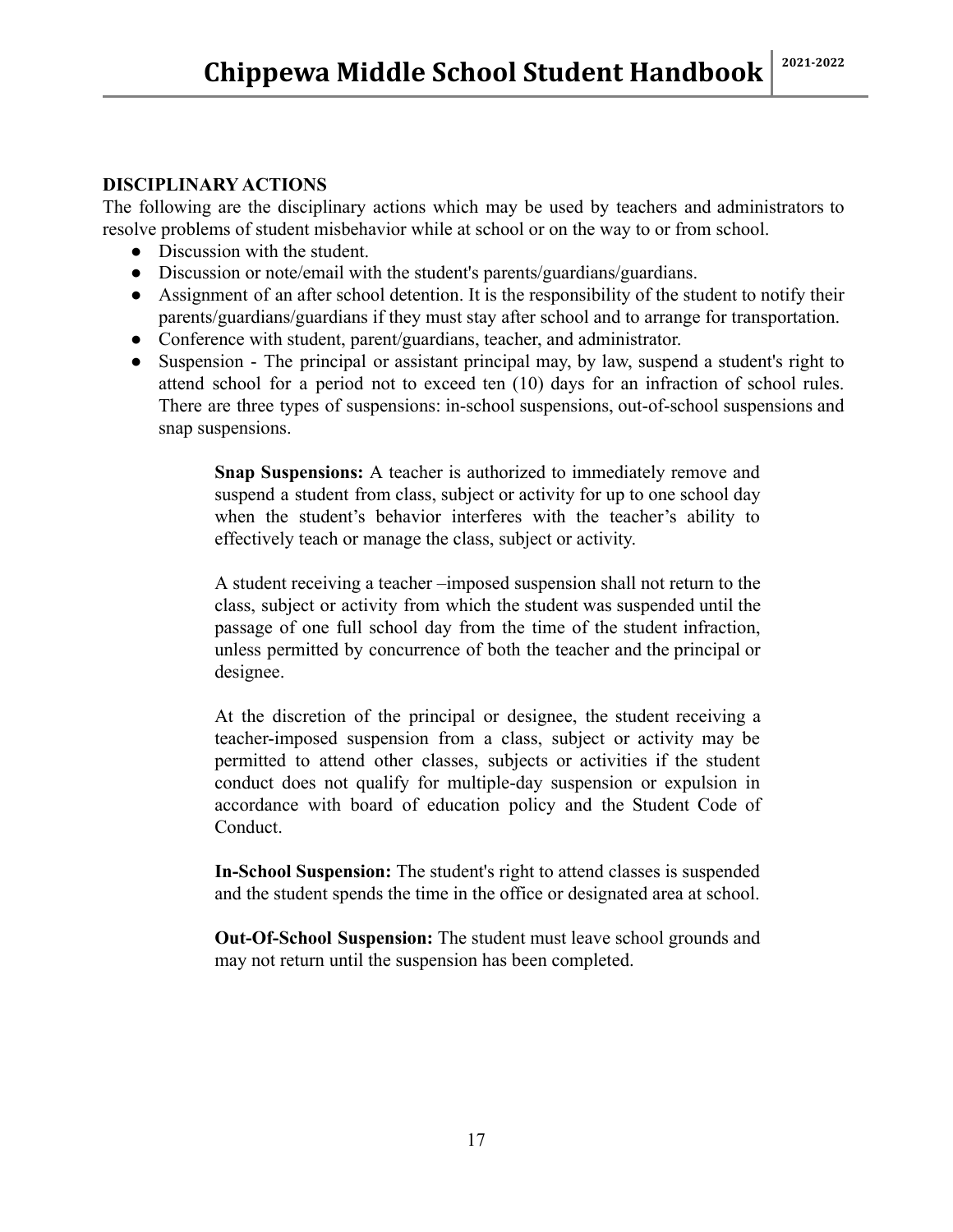**LONG TERM SUSPENSION** - Long term suspension (11-59 school days) shall occur only in accordance with the procedures set forth below.

- Written notice shall be given to the student and parent or guardian of the charges of misconduct and of a long term suspension hearing before the superintendent or assistant superintendent.
- The principal or designee may suspend a student pending the long term suspension hearing, in which case the hearing shall be held at the earliest possible time.
- For 11-20 day suspensions the assistant superintendent will conduct a hearing scheduled with the parent/guardian and school administration.
- For 21-59 day suspensions, the superintendent or assistant superintendent shall conduct a hearing scheduled with the parent/guardian and school administration.
- The student and parent or guardian may, at their own expense, be represented by legal counsel and shall have the right to bring relevant fact or character witnesses.
- At the disciplinary hearing, an opportunity for all sides to be heard in detail shall be provided according to the following outline:
	- Opening statement by the superintendent or assistant superintendent
	- Opening statement by the school
	- Opening statement by the student or representative (usually the parent or guardian)
	- Presentation of school's position
	- Opportunity for student to ask questions, clarify issues brought forth by school and/or board members
	- Presentation of student's position
	- Opportunity for school and/or superintendent or deputy superintendent to ask questions, clarify issues brought forth by student
	- Final statement by school
	- Final statement by student
	- Final questions by superintendent or deputy superintendent
	- The superintendent or assistant superintendent will deliberate upon the evidence and determine the outcome. The superintendent or deputy superintendent shall make their determination solely upon the evidence presented during the hearing.
- The superintendent or assistant superintendent shall make a written report to the concerned parties within five (5) school days containing the findings and the decision concerning long term suspension. The report shall also include the student's appeal rights.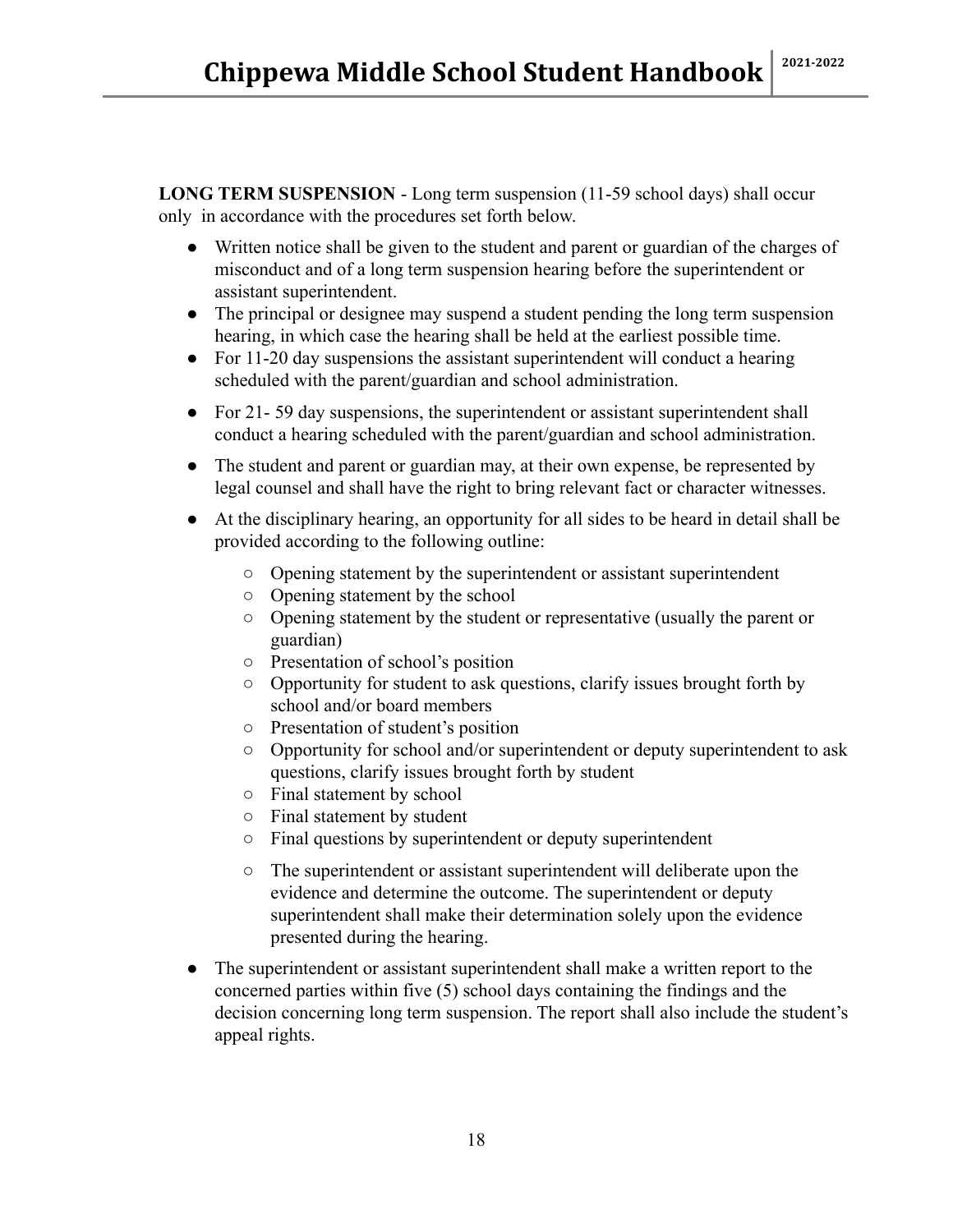- For suspensions greater than twenty (20) days, administration will develop an academic plan to promote the continued education of the student. It is the student's responsibility to participate and engage in the programming set forth in the plan to ensure academic progress.
- $\bullet$  The parent/guardian may, within three (3) school days or receipt of the decision, file a notice to appeal with the superintendent for the appropriate level of review. During a suspension appeal, the suspension or that portion of the suspension remaining shall be held in abeyance until the appeal is completed. If the student and/or parent/guardian cannot meet within the timelines, then the suspension shall be re-instituted unless this provision is waived by the person or committee hearing the appeal. In unusual cases, where in the opinion of the principal or designee, the student or school personnel's safety, or school property would be endangered by returning the suspended student during the appeal, the principal may prohibit the student's return. In such a case, a meeting with the student and/or parents/guardians or guardian shall be held at the earliest possible time.
- Long term suspensions of 11-20 school days may be appealed following the procedures below:
- Level of Review: The Superintendent. A conference shall be scheduled with parent/guardian within three (3) school days of the request for appeal. Decisions will be rendered within two (2) school days of the conference. For suspensions and/or expulsions between 11 and 20 days, the decision of the superintendent is final.
- Long term suspensions of 21-59 school days may be appealed following the procedure below:
- Level of Review: The Board of Education. A hearing will be scheduled with the parent/guardian within ten (10) school days following the request for appeal. A decision will be rendered within three (3) school days of the conference. The board or subcommittee of the board may uphold the suspension, establish an alternate suspension of lesser severity, or reverse the suspension in its entirety. The decision of the board or subcommittee of the board shall be considered final.

**EXPULSION** - A student may be expelled, for an extended period of time in excess of fifty-nine (59) consecutive school days. A student may be expelled only by action of the Board of Education following recommendation by the building principal or designee.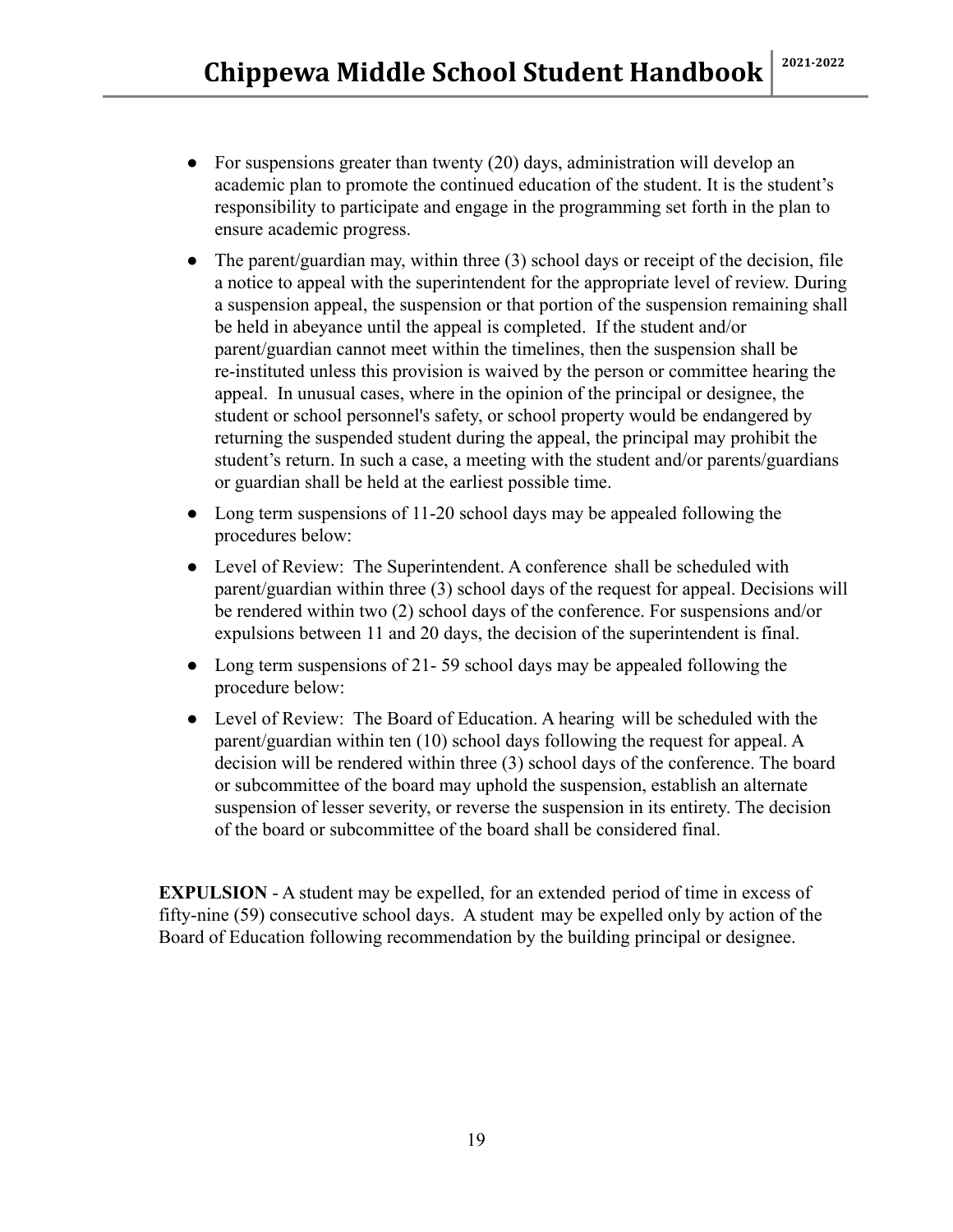#### **DUE PROCESS PROCEDURES**

The Okemos Public Schools provide a procedure for handling student suspensions. A principal or designee may suspend a student from school for a period not to exceed ten (10) days. If a student is to be suspended, contact is made with the parent or guardian by telephone, if possible, indicating the reason for suspension. Within a period of time as is reasonably necessary following such suspension, the principal or designee shall send a letter to the student's parents/guardians/guardians informing them of the student's misconduct. parents/guardians have the right to ask for an appeal of the suspension.

The appeal of a suspension shall follow these procedures:

**Level of Review:** Principal or designee at (517) 706-4800: The appeal shall be made within two (2) school days of the suspension. A conference will be scheduled with the parent/guardian within two school days of the appeal. Decisions will be rendered within two (2) school days of the conference. The principal or designee may uphold the suspension, establish an alternative suspension of lesser severity, or reverse the suspension in its entirety. The decision of the principal or designee shall be considered final.

#### **SEXUAL HARASSMENT**

Sexual harassment is unlawful under both Michigan and federal law and is contrary to the commitment of this district to provide an effective learning environment. The district policy prohibits sexual harassment of students, employees, board members, volunteers, contractors or applicants for employment by students, employees, board members, volunteers or contractors. Copies of the policy are available from the Director of Human Resources at 4406 N. Okemos Road, Okemos, MI 48864, phone: 517-706-5001. (See Board of Education Policy 5142.1.5 to 5116.2)

#### **SUBSTANCE ABUSE - ASSISTANCE AND REFERRAL**

In the event the principal or designees, upon conclusion of an investigation, concludes that chemical dependency or abuse exists on the part of the student, efforts will be made to assist the student and/or parents/guardians or guardians in developing alternative courses of action to address this matter.

At a meeting with the student and parent or guardian the nature of the problem will be discussed and suggestions offered on how to eliminate chemical dependency or abuse. The school shall provide a listing of community and private agencies that can offer assistance in this matter. The school officials shall enforce the appropriate school rules and regulations which lead to suspension and/or expulsion.

Any service or materials rendered or provided by professionals or persons other than school employees will be the responsibility of the student's parents/guardians. The school will assume no responsibility for payment or for making arrangements for such payment.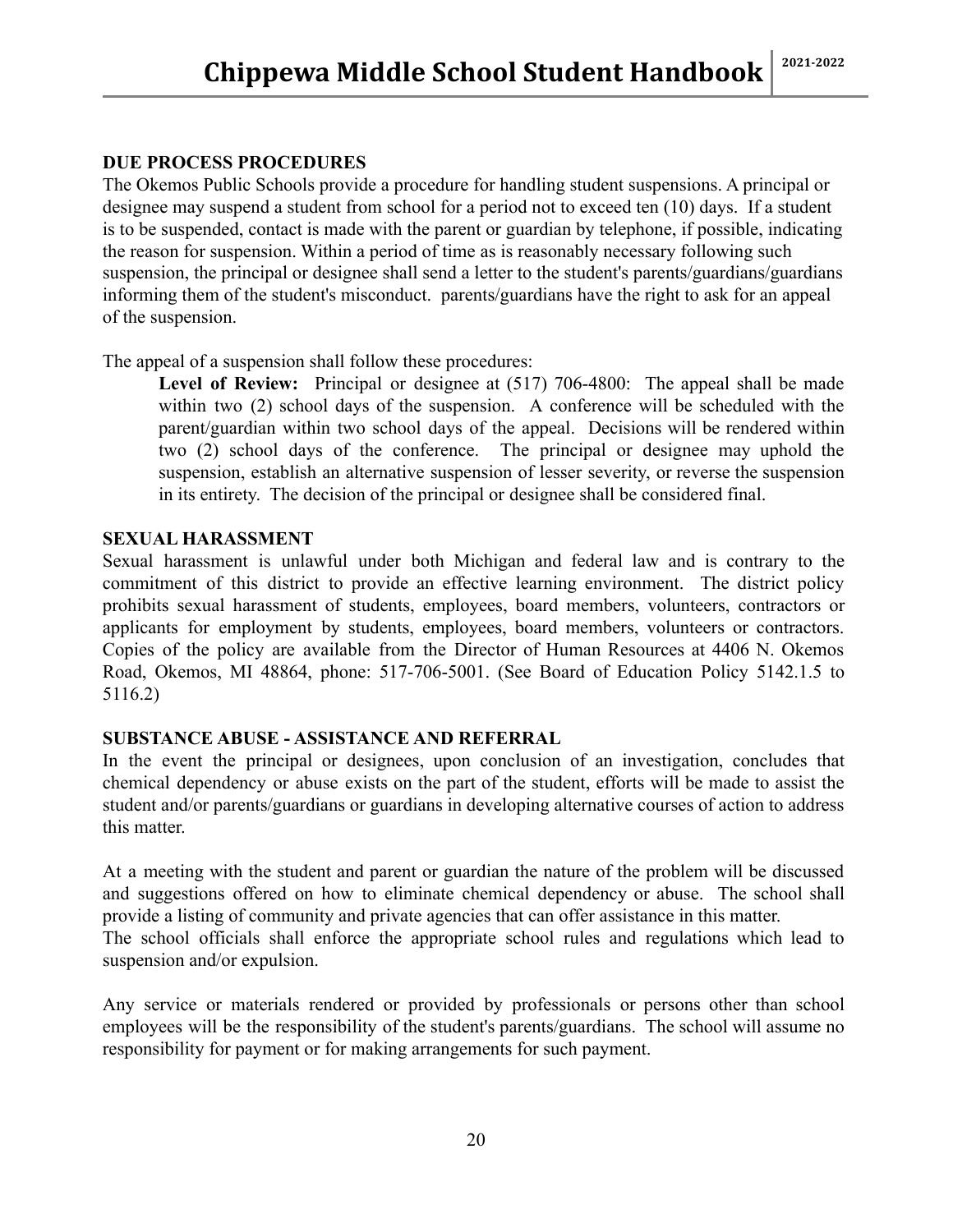If the student and family fail to seek treatment and/or chemical dependency symptoms persist, the student's position in school will be in jeopardy and one or more of the following actions shall be taken:

- Additional appropriate actions which lead toward suspension and/or expulsion.
- Notification of law enforcement officials.
- Notification of county health officials.

#### **SUBSTANCE ABUSE - USE OF DRUG DOG**

We believe our students want to go to schools which are safe and drug free. In this light, we have involved ourselves with a trained Meridian Township canine (drug dog) to periodically sweep our middle school buildings.

These actions are intended to give our middle school students a clear message that drugs in school will not be tolerated. Should the dog find any illegal substance, the school would take the appropriate action (police notification and implementation of school discipline policy) based on all circumstances. This plan provides another means of attempting to protect all of our students while preserving a safe school that is free of drugs.

## **GENERAL INFORMATION**

#### **BUILDING HOURS**

Chippewa Middle School is open between 7:35 a.m. and 3:45 p.m. Students must not be in the building before or after these hours unless accompanied by a teacher, coach or parent/ guardian. Students must be in areas supervised by school personnel or a parent/guardian after 3:00 p.m.

#### **EARLY RELEASE SCHEDULE**

The required professional development time for our teachers are structured into two-hour blocks. This time allows our teachers to meet in "professional learning communities" to focus on improving teaching quality contributing to student learning. Please refer to the Okemos Public Schools Calendar for the dates.

#### **CLOSING OF SCHOOL**

Alert Now will call all listed phone numbers for the students if there is an emergency or snow day. The school district web page will be updated to reflect school closures and other emergency information. The local radio stations WJIM, WVIC, WITL, WKAR, WILS, WFMK, WHMI, WIBM, Q106, or TV channels WILX-TV, or WLNS-TV will indicate school closing information. If school must be closed during the day due to an emergency, all students will be released when the buses arrive. This will ensure accountability and safety.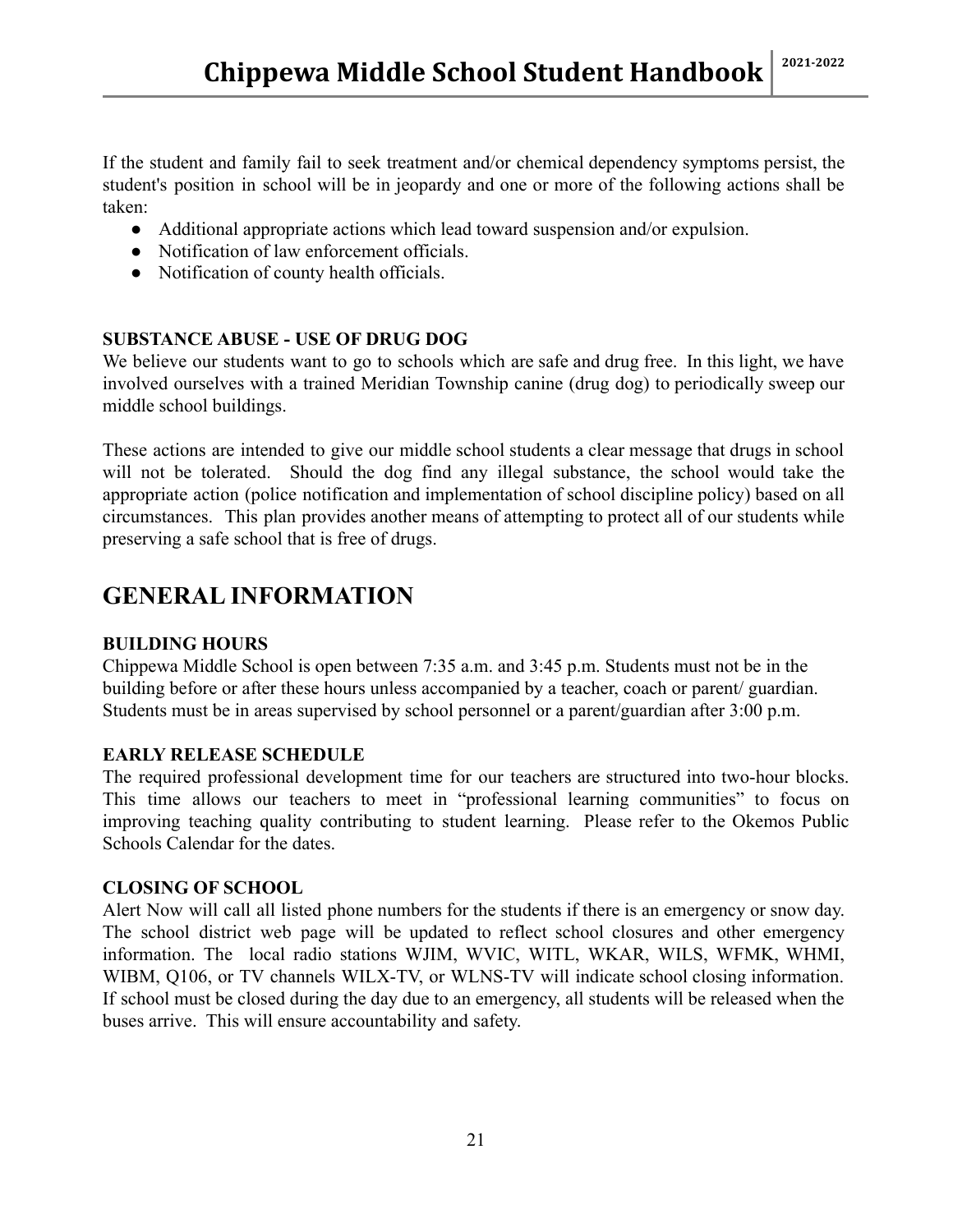#### **STUDENT DRESS CODE**

#### **Dress Code Philosophy**

The dress code for students attending Okemos Public Schools supports equitable educational access and is intentionally written in a manner that does not reinforce stereotypes or increase marginalization or oppression of any group based on race, sex, gender identity, gender expression, sexual orientation, ethnicity, religion, cultural observance, household income or body type/size.

We believe ...

- students should be able to dress comfortably for school and engage in the educational environment without fear of discipline or body shaming
- school staff should support a positive school environment that focuses on the development of the whole child without the additional and often uncomfortable burden of dress code enforcement
- the primary responsibility for a student's attire resides with the student and their parent(s) or guardian(s)
- all students and staff should understand that they are responsible for managing their own personal "distractions" without regulating individual students' clothing/self-expression

**Basic Principle:** Certain body parts must be covered for all students at all times. Clothes must be worn in a way such that genitals, buttocks, breasts, and nipples are fully covered with opaque fabric. However, cleavage should not have coverage requirements.

**Students Must Wear** while following the basic principle:

- **A Shirt** (with fabric in the front, back, and on the sides under the arms), **AND**
- **Pants/Jeans or the equivalent** (for example, a skirt, sweatpants, leggings, a dress or shorts), **AND**
- **Shoes**

Examples that **SUPPORT** our basic principle:

- Head coverings must allow the face to be visible to staff and must not interfere with the line of sight of any student or staff
- Religious headwear
- Hoodie sweatshirts
- Leggings, yoga pants and "skinny jeans"
- Pajamas
- Ripped jeans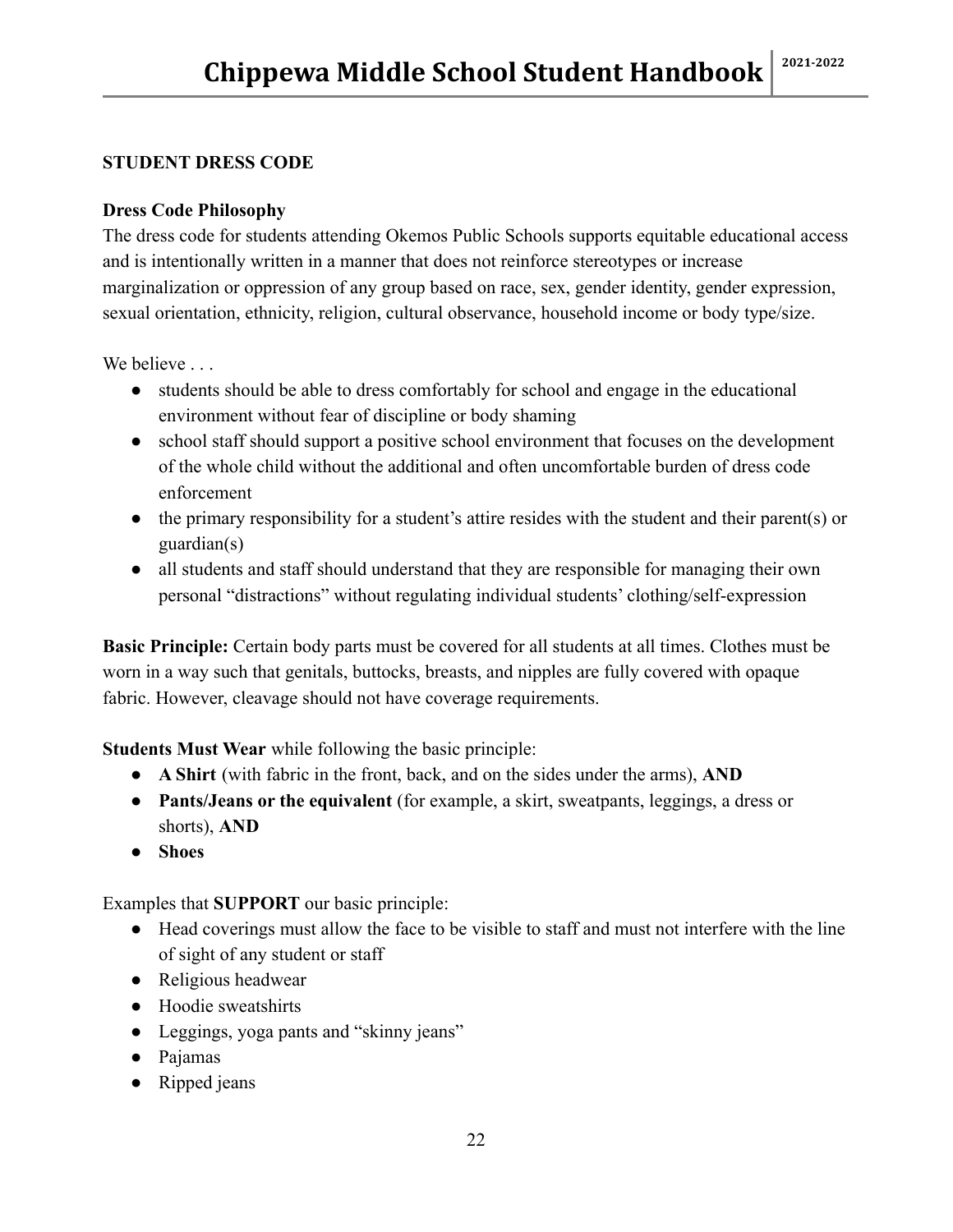- Tank tops, including spaghetti straps; halter tops
- Athletic attire
- Visible waistbands on undergarments or visible straps on undergarments worn under other clothing

Examples that **DO NOT** support our basic principle:

- Racist messaging, images, or symbols (e.g., swastika, Confederate flag, etc.) on all clothing and accessories
- Violent language, weapons or images
- Images or language depicting/suggesting drugs, alcohol, vaping or paraphernalia (or any illegal item or activity)
- Bullet proof vest, body armour, tactical gear, or facsimile
- Hate speech, profanity, pornography
- Images or language that creates a hostile or intimidating environment based on any protected class or consistently marginalized groups
- Any clothing that reveals visible undergarments (visible waistbands and visible straps are allowed)
- Swimsuits (except as required in class or athletic practice)
- Accessories that could be considered dangerous or could be used as a weapon
- Any item that obscures the face (except as a religious observance or as personal protective equipment (PPE)

#### **Dress Code Implementation**

School staff will have conversation with the student who is not adhering to the dress code to discuss the standards. The conversation with the student will be restorative in nature. School administration may direct students to change clothing or contact home for a change of clothes.

These dress codes shall apply to regular school days and summer school days, as well as any school-related events and activities, such as graduation ceremonies, dances and prom.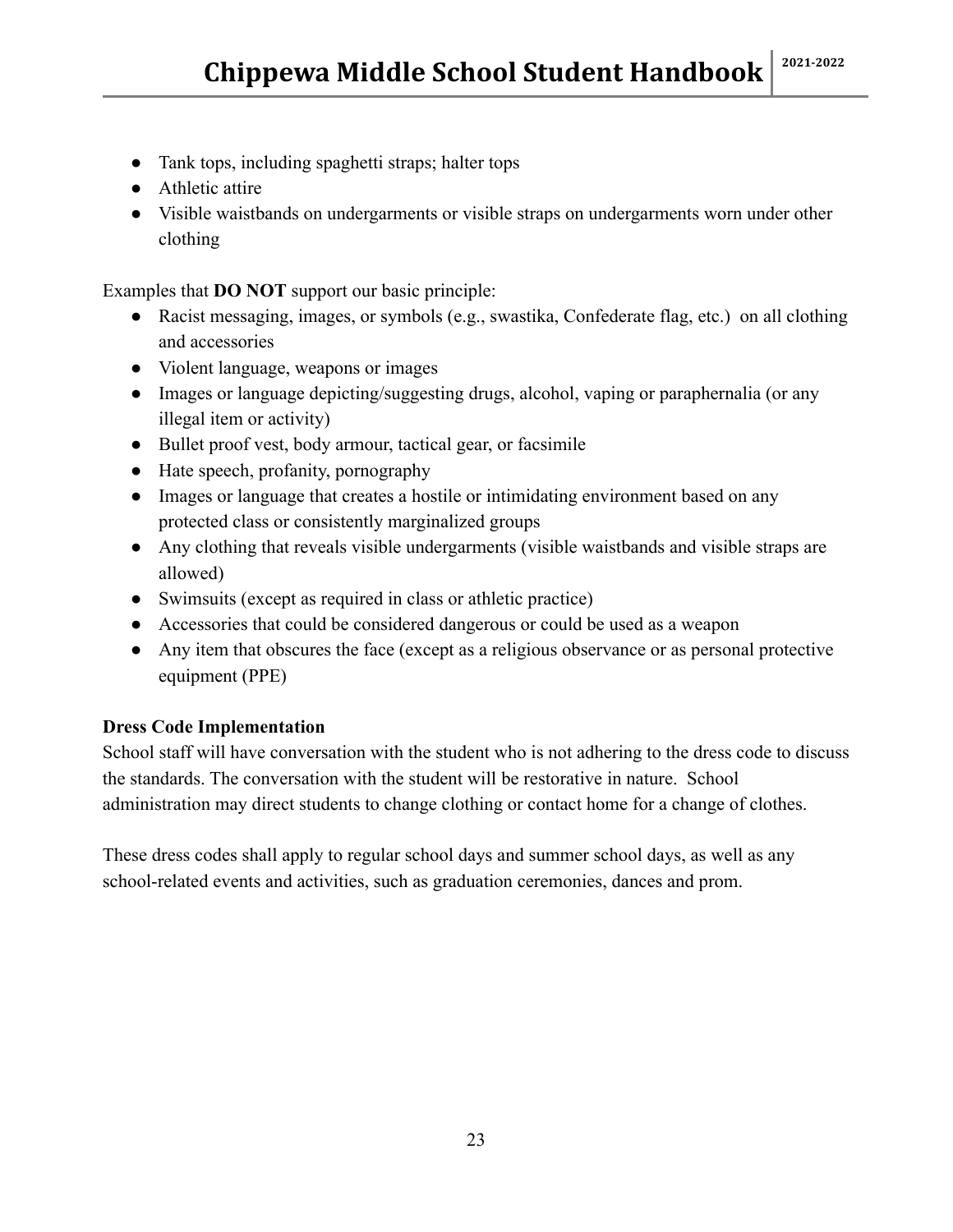#### **DRESS FOR PHYSICAL EDUCATION CLASSES**

For reasons of personal hygiene and to enhance active participation while minimizing the possibility of injury, all students must have a change of clothing and shoes for physical education activities. This must be clothing and shoes other than what is worn for other classes during the school day. The following clothing shall be considered as appropriate apparel: gym shoes, sweat socks, shorts and shirt.

Students will also be expected to have appropriate clothing for participation in outdoor activities on cold days. Clothing for these occasions can be sweatshirts, sweatpants, or other suitable "play clothes."

#### **EMERGENCY PROCEDURES (Fire Tornado, Shelter In Place, and Lockdown)**

Information sheets are posted in each classroom stating directions to follow in case of an emergency. The fire alarm is a special horn as is the tornado alarm. Shelter in Place and Lockdown are made by a P.A. announcement.

Cooperation and alertness are necessary during all drills. Teachers will give further instructions about leaving the building in case of emergencies.

In case of an emergency. . . . . REMEMBER!!!

- BE QUIET! No talking except when necessary to make the drill safe.
- WALK! Running or rushing is unsafe.
- REMAIN ALERT! In any drill or emergency, it pays to be calm so the most intelligent course of action can be followed if it becomes impossible to follow the instructions as originally given.

In a shelter in place emergency, students will move to designated areas organized by grade level. Teachers will escort their students to the designated area, take attendance, and then remain with the students. All students will go to the auditorium. Seventh grade students will report to the auditorium and sit in the upper sections. Eighth grade students will also report to the auditorium and sit in the lower sections. All students and teachers will remain in their shelter in place locations until dismissed by the office.

The Okemos Schools have established procedures to follow in the case of an internal or external threat that results in a lockdown situation. These procedures will be practiced and reviewed annually.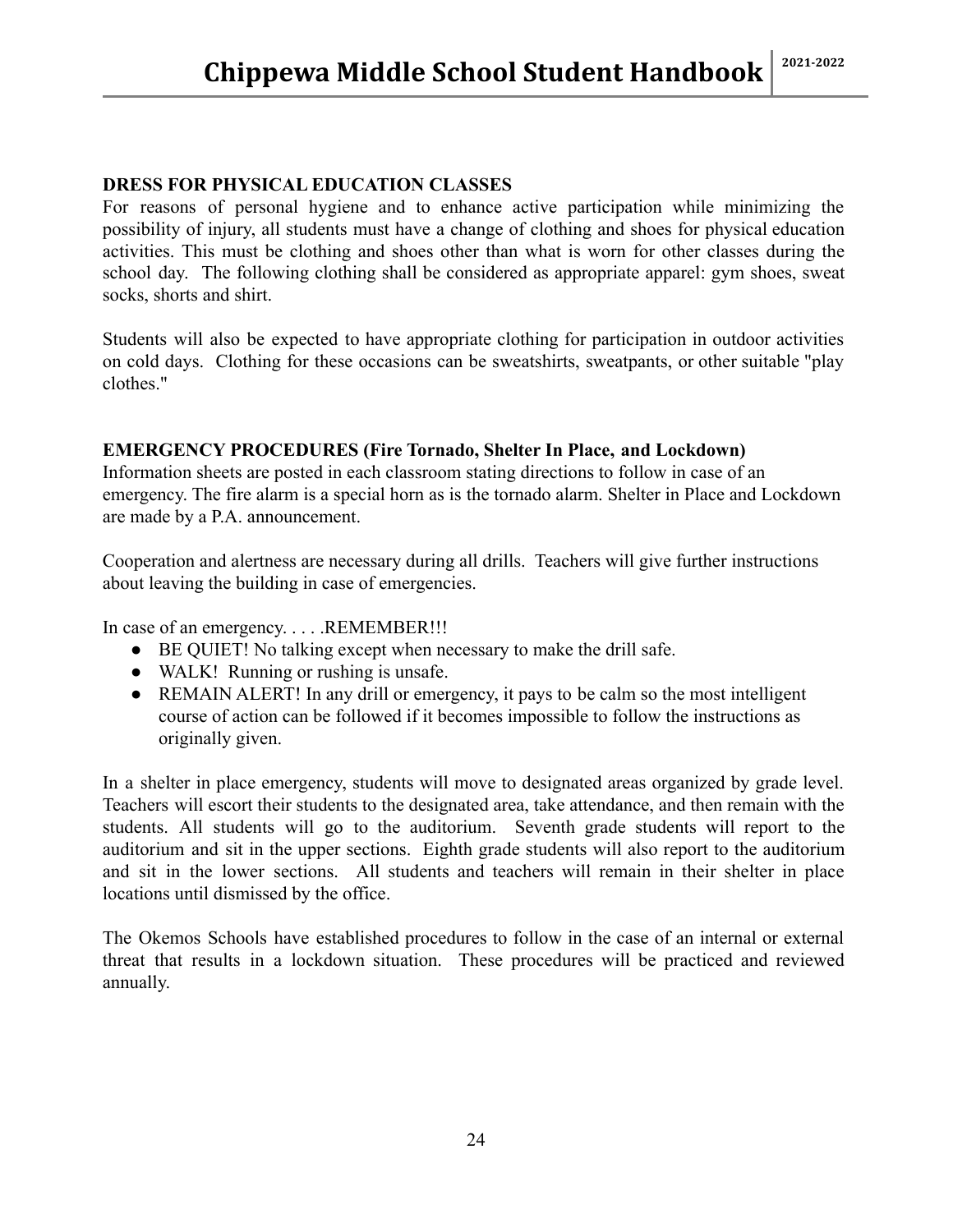#### **LIBRARY MEDIA CENTER (L.M.C.)**

The library is available throughout the day to classes and for individual students with a pass. We are open before and after school and at lunchtime with a pass. Library hours are 7:35 to 3:35, Monday thru Thursday and until 3:00 on Fridays. Students may have up to 5 items checked out at a given time for a period of 2 weeks. We have books, ebooks, audiobooks, and magazines available for students' usage. Materials can be renewed if no one is on a waiting list for the item.

Library computers are available to use during school time for classes and assignments. In addition they are available before and after school for appropriate Internet usage. Students are asked to respect that the library is used for studying and reading. Students will be asked to return to their classrooms if they do not use the area responsibly. Gum and food are not allowed in the library. For more information about the library please check us out on the Okemos Schools website.

#### **FINES**

Students may be assessed fines for the following reasons:

- Lost/damaged textbooks
- Lost/damaged library books
- Lost/damaged musical instruments
- Lost/damaged combination locks
- Damage to school equipment/facilities
- Student Learning Devices (SLD) and device accessories
- Damages to school property, beyond normal wear and tear, may result in fines.

#### **ILLNESS / INJURIES / MEDICATION**

Inform your teacher if you are ill and get permission to go to the Guidance Office. You must receive permission from the assistant principal, principal or secretary before entering the clinic. One of these persons will help you and contact a parent/guardian if you need to go home. We cannot give any medication, including aspirin, unless we have a completed authorization form on file in the guidance office. No over the counter or prescription medication of any kind including vitamins and supplements are allowed on school premises without a signed authorization form on file in the office. Forms can be found on the website for each school.

#### **LICE**

Head lice are a common condition that can be transmitted where any group assembles regularly, especially among students whose hats and jackets hang close together. Itching or scratching may be a sign of lice, but sometimes there are no signs until you look closely. Please check your student's head frequently. Look around the ears and back of the neck. Be sure you have good light; stand near a window or use a lamp. Nits (lice eggs) look like little white spots hanging on a shaft of the hair. They are difficult to move or pull off. Dandruff or scalp flakes move very easily. Nits do not.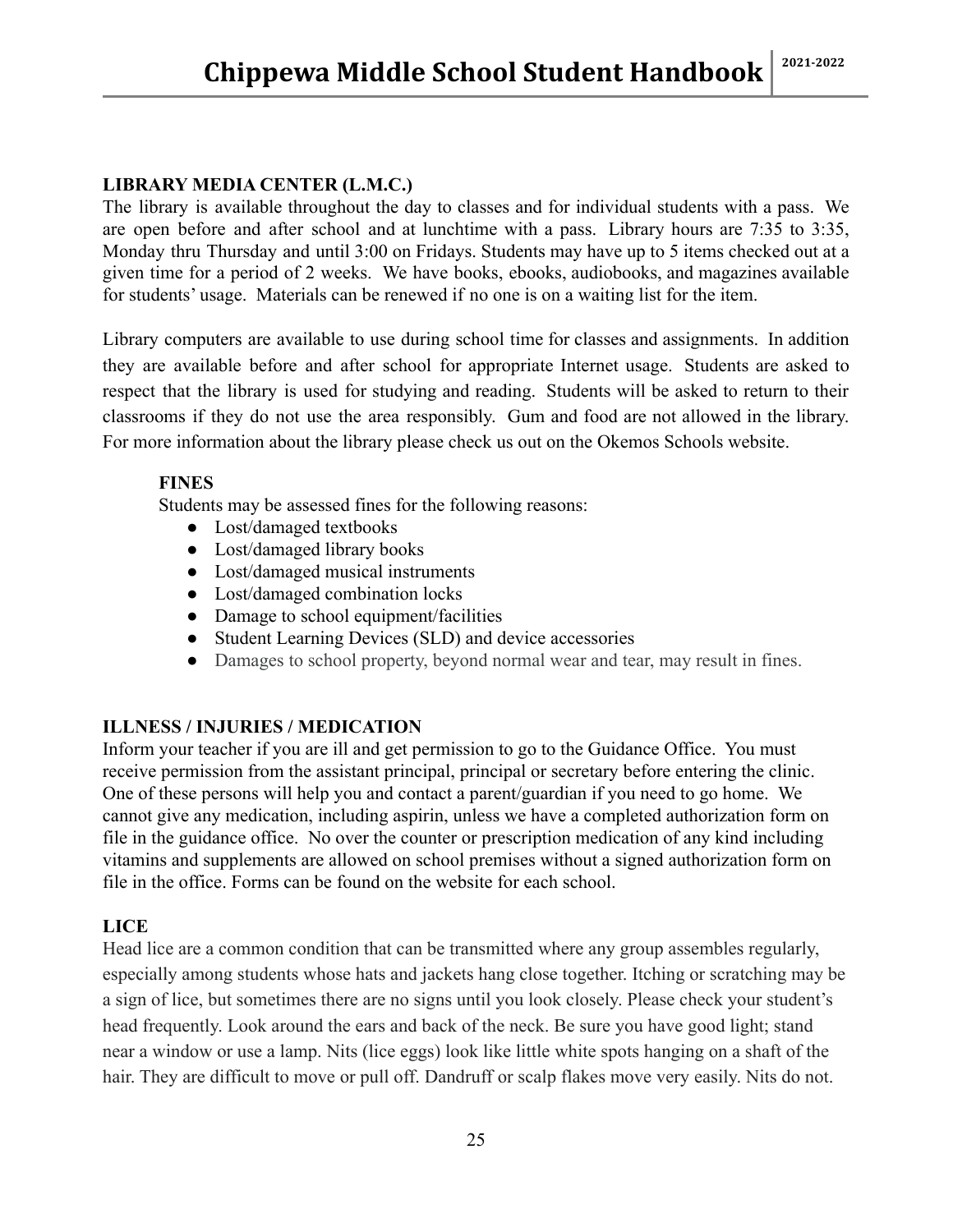If there are lice, notify the attendance office and start treatment immediately. A student may not return to class until your student has been determined to be nit and lice free.

#### **AED LOCATIONS**

AEDs are located in the gymnasium hallway, in the hallway across from the library, and in the senior center near its main office.

#### **LOCKERS**

Separate lockers are provided for coats and books, musical instruments and physical education clothing. Each student must keep all hall, physical education, and music lockers locked at all times. Each student is responsible for keeping all lockers in good order, and is responsible for any excessive damage or wear. Removal of locks from lockers is strictly prohibited. Students are Responsible for keeping locker combinations confidential. Combinations will not generally be changed for students who willingly give out their combinations. *DO NOT GIVE YOUR COMBINATION TO OTHER STUDENTS!* This is very important and is the only way a locker system can be effective. The school retains joint custody and control over student lockers.

#### **LOST AND FOUND**

Report lost items immediately to the Main Office. Later you may check the lost and found in the cafeteria or the P.E. office to see if it has been found. Items left in the lost and found will be donated to charity.

#### **PICTURES**

School pictures will be taken in September. Students are required to have pictures taken for school records. You may purchase various sizes of pictures if you wish but purchase is not required. More information will be given to you the week before pictures are taken.

#### **SCHOOL VISITS**

Okemos Public Schools welcome visits to our middle schools by parents/guardians and other citizens. Classroom visits need to be limited in number and frequency and pre-arranged with the principal and staff. All school visitors must report to the office upon arrival in the building. See District policy regarding school visits. (Refer to Board of Education Policy R1250.)

#### **VENDING MACHINES**

Vending products are located inside the cafeteria and outside of the gym. These are for afterschool and evening use.

#### **WORK PERMITS**

The State of Michigan provides for the control of employment of minors. All minors under 18 years of age must have a work permit before they can be employed. No work permit shall be issued to any minor under the age of fourteen, with the exception of a student working as a caddie, then the age eleven. Work permits must be obtained in the middle school office. The school has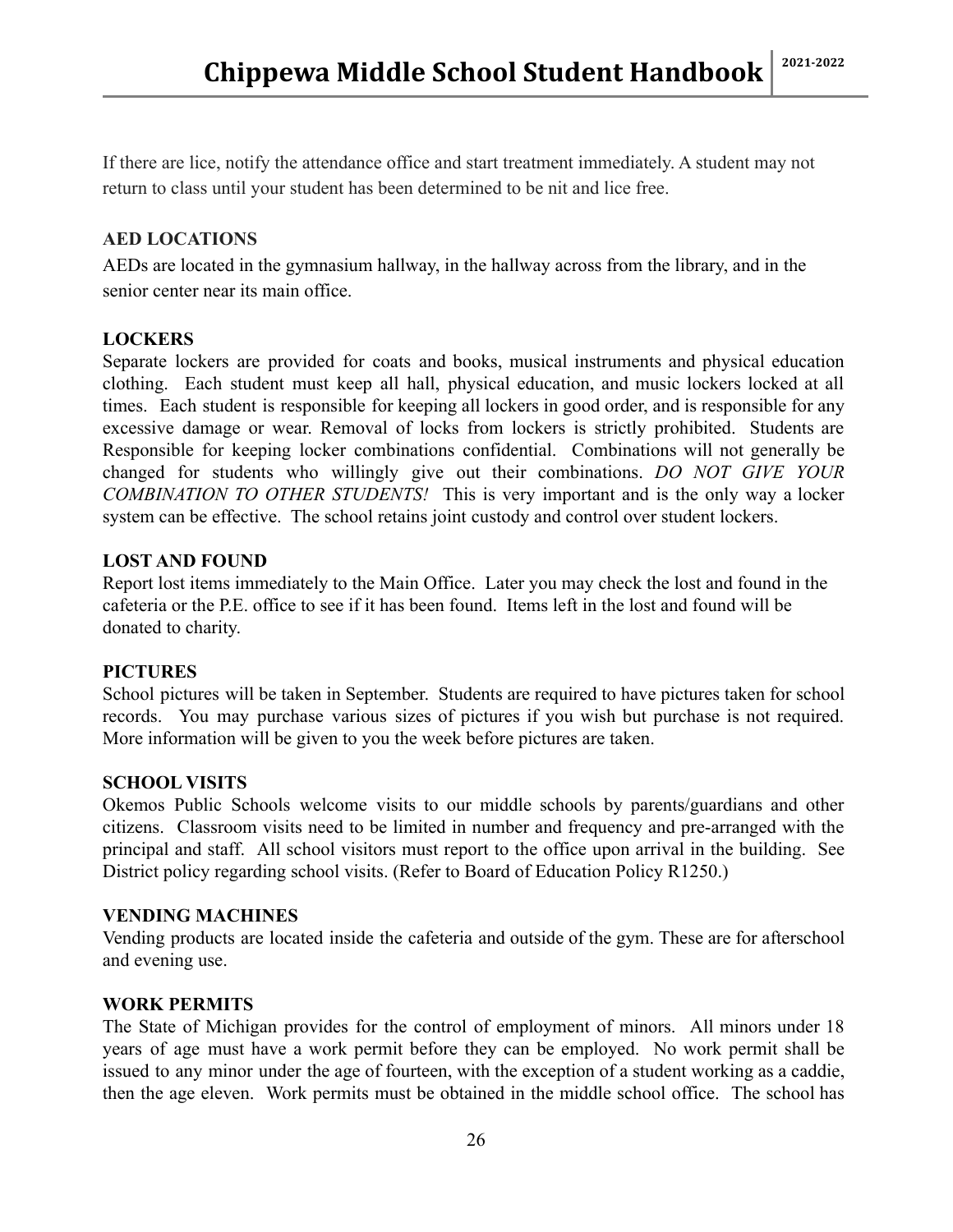the authority to determine whether or not the student shall be issued a work permit. The "best interests" of the minor is the determining factor.

## **OKEMOS SCHOOL BOARD POLICIES**

#### **Web Accessibility Statement**

Okemos Public Schools (OPS) recognizes the importance of making digital information provided on the District's website accessible to students, prospective students, parents/guardians, employees, guests and visitors with disabilities, particularly those with visual, hearing or manual impairments or who otherwise require the use of assistive technology to access information.

This website is coded to comply with both the Americans With Disabilities Act and conforms level AA of the World Wide Web Consortium (W3C) Web Content Accessibility Guidelines 2.0. Users who wish to view these specifications can do so at: [Web Content Accessibility](http://www.w3.org/TR/WCAG20/) [Guidelines 2.0](http://www.w3.org/TR/WCAG20/). These guidelines explain how to make web content more accessible and the District is working to educate our staff so that the content they may post on their classroom websites will be compliant with the guidelines and be accessible to all visitors.

Okemos Public Schools strives to adhere to the accepted guidelines and standards for accessibility and usability as comprehensively as possible on this website

If you cannot fully access the information on the District's website, please communicate specific issues with the District's Web Accessibility Coordinator. We will make every effort to provide the information to you in an alternate format and/or make the necessary improvements to ensure the information is accessible.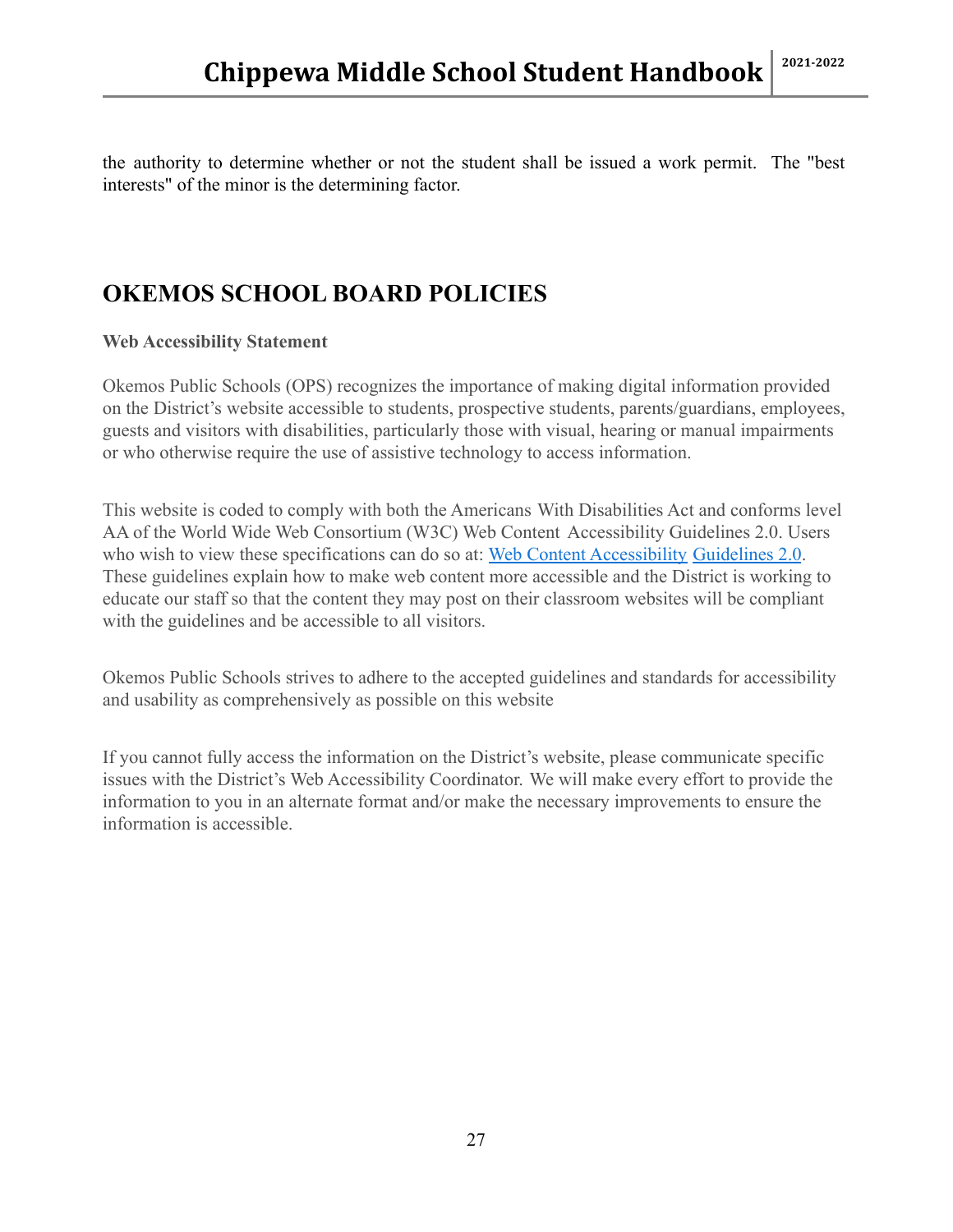Formal complaints regarding accessibility concerns may be filed through our Section 504 and Title II grievance procedure. The following persons have been designated to handle inquiries and/or complaints regarding the non-discrimination policies:

Superintendent of Human Resources Mrs. Heather Pricco Steve Keskes Special Education Director Okemos Public Schools Kinawa Middle School 4406 N. Okemos Road 1900 Kinawa Drive Okemos, MI 48864 Okemos, MI 48864 steve.keskes@okemosk12.net heather.pricco@okemosk12.net 517-706-5006 517-706-4829

#### **Title IX Coordinator Section 504 and Title II Coordinator (Students)**

| <b>Web Accessibility Coordinator</b> | <b>Section 504 and Title II Coordinator (Adult)</b> |
|--------------------------------------|-----------------------------------------------------|
| Matt Ottinger                        | Superintendent of Human Resources                   |
| <b>Okemos Technology Department</b>  | <b>Stacy Bailey</b>                                 |
| 4406 N. Okemos Road                  | Okemos Public Schools                               |
| Okemos, MI 48864                     | 4406 N. Okemos Road                                 |
| matt.ottinger@okemosk12.net          | Okemos, MI 48864                                    |
| 517-706-5401                         | stacy.bailey@okemosk12.net                          |
|                                      |                                                     |

Additionally, sexual or racial harassment is forbidden regardless of the source of harassment, e.g. student to student, teacher to student, school employee to student, etc. In the event that a student believes that they have been sexually or racially harassed, they should file a complaint with a school administrator, as per the Okemos Public Schools Harassment Policy. Copies of the policy are available in the district's administration office.

#### **District Network Resources and Internet Safety**

The Okemos Public Schools (OPS) believes that students need to be proficient and safe users of information, media, and technology to succeed in a digital world. Therefore, the district will use electronic resources as a powerful and compelling means for students to learn core subjects and applied skills in relevant and rigorous ways. The district's technology will enable educators and students to communicate, learn, share, collaborate and create; to think and solve problems; to manage their work; and to take ownership of their lives.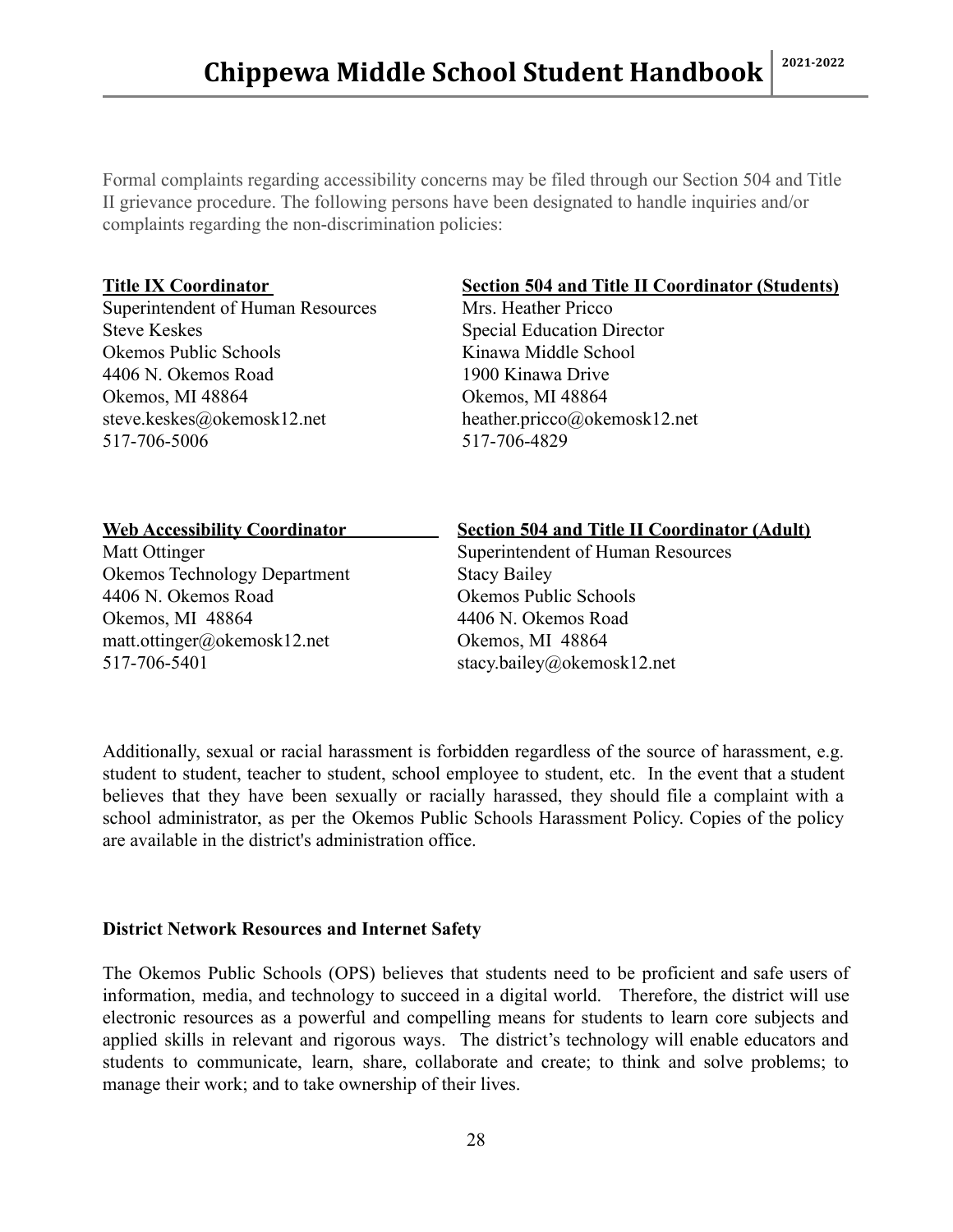To help ensure student safety and citizenship in online activities, all students will be educated about appropriate online behavior, including interacting with other individuals on social networking websites and in chat rooms, and cyberbullying awareness and response.

The superintendent or designee will create electronic educational systems that support innovative teaching and learning, to provide appropriate staff development opportunities and to develop procedures to support this policy.

#### **Use of the Internet**

To promote the safe and appropriate online behavior of students and staff as they access material from the Internet, the district will use the following four-part approach. However, given the ever-changing nature of the Internet, the district cannot guarantee that a student will never be able to access objectionable material.

#### **1. Acceptable Use Policy (AUP)**

All technology resources are the property of the district and the district retains the right to access and review all computer files, electronic mail and Internet access. It is expected that all users of technology resources will maintain a high standard of ethical behavior. Inappropriate use may result in suspension of privileges, cancellation of privileges, disciplinary action and/or legal action. The notification for students of the Acceptable Use Policy (AUP) of the District Network Resources will be provided annually in the parent/student handbooks. Employees must sign the appropriate AUP Agreement before their network account can be accessed. Signature(s) on the contract is (are) legally binding and indicates the party (parties) who signed has (have) read the Terms and Conditions of the Acceptable Use Policy carefully and understand(s) their significance.

#### **2. Filter**

All district owned computers in all district facilities capable of accessing the Internet must use filtering software to prevent access to content that is inappropriate for an educational environment including, but not limited to obscene, racist, hateful and/or violent material.

#### **3. Supervision**

When students use the Internet in school facilities, district staff will make a reasonable effort to supervise student access and use of the Internet. If material is accessed that violates the Acceptable Use Policy Agreement, then district staff may instruct the person to cease using that material and/or implement sanctions contained in the Acceptable Use Policy.

*District Network Resources and Internet Safety 6300*

#### **4. Instruction**

All students will be educated about appropriate online behavior and inappropriate use of technology, including interacting with other individuals on social networking websites and in chat rooms, and cyberbullying awareness and response.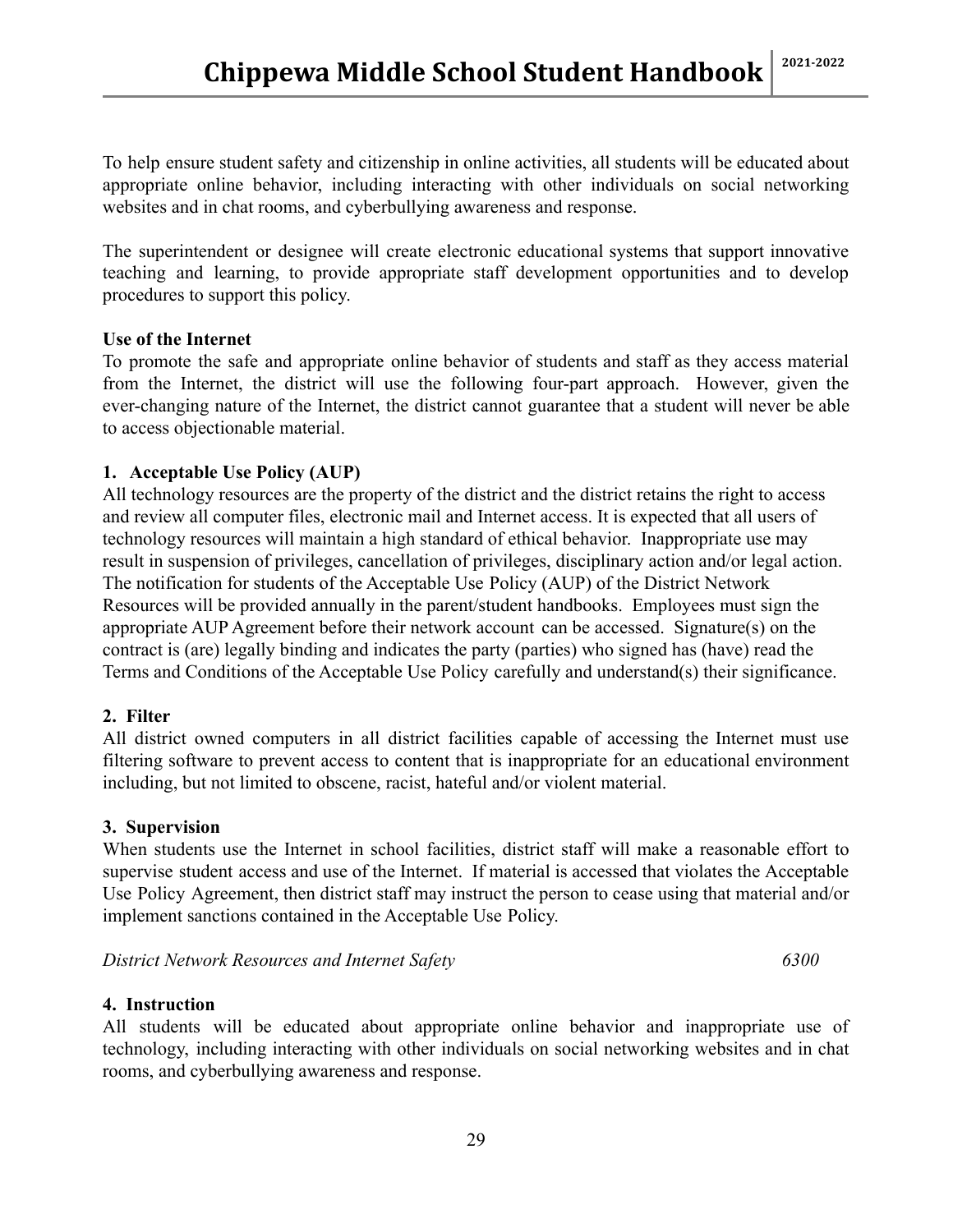#### **District Network Resources and Internet Safety - Regulations R6300**

All users of the District Network Resources must comply with the following regulations, which have been specifically established to protect our educational community and the district's networks.

#### **1. Computer Network:**

- A. A network account is provided for **educational purposes only**.
- B. Acceptable Network use by district students and staff include:
	- 1. Creation of files, digital projects, videos, web pages and podcasts using network resources in support of education and research.
	- 2. Participation in blogs, wikis, bulletin boards, social networking sites and groups and the creation of content for podcasts, email and web pages that support education and research.
- C. A network account is to be used only by the authorized user. The sharing of logins, passwords or accessing in another user's accounts and/or data is prohibited.
- D. Users are expected to abide by the generally accepted rules of Network Etiquette (Netiquette) including:
	- 1. Be polite. Do not send abusive messages or ones containing inappropriate language.
	- 2. Do not reveal your personal information (address, social security number, phone number, etc.) or that of other students/colleagues.
	- 3. Do not wastefully use finite resources (paper, network/email storage space, etc.)
	- 4. Do not use the network in such a way that you would disrupt the use of the network by others.
- E. Email/Social Media/Messaging may not be used to spam, advertise/sell personal property, for commercial activities, or for political lobbying for personal gain. Messages relating to or in support of illegal activities will be reported to legal authorities.
- F. Uploading, downloading or transmission of material, information, or software in violation of any district policy or federal, state or local law or regulation is prohibited and may be reported to legal authorities.
- G. Users may access educational materials for school use via the Internet. Compliance with Copyright notices and/or Terms and Conditions pertaining to a Web site is required. Plagiarism, in any form, is prohibited.
- H. Non-educational, inappropriate communication including, but not limited to, instant messaging, network messaging, and chat rooms, is prohibited.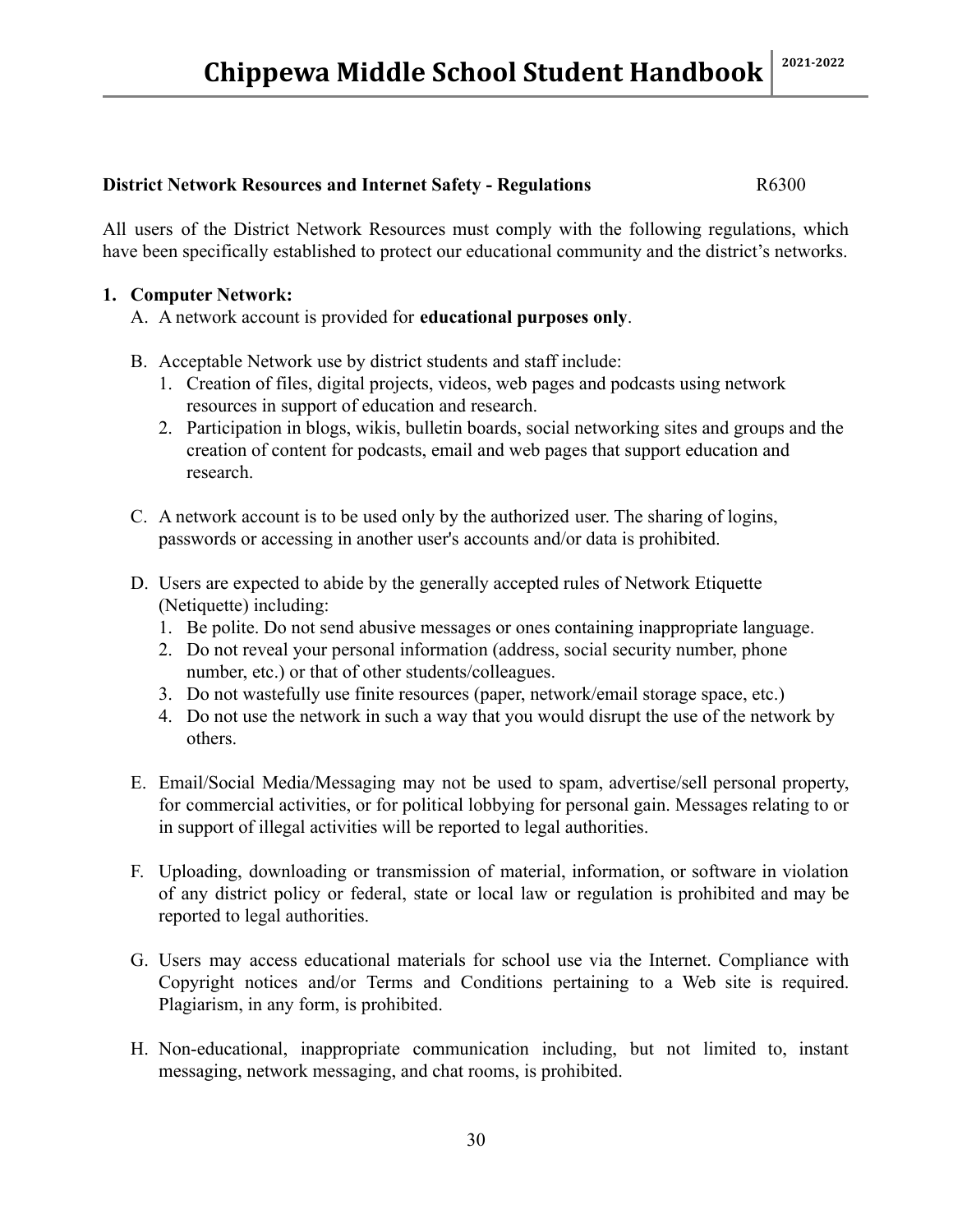- I. Accessing, transmitting, submitting, posting, publishing, or displaying any inappropriate or illegal material including, but not limited to, defamatory, inaccurate, abusive, obscene, profane, sexually oriented, bullying, threatening, racially offensive, or harassing is prohibited and may be reported to legal authorities.
- J. Student network files may be purged at the end of the school year. It is the student's responsibility to backup any files they wants to retain.
- K. The network account, email account and network files of a user who leaves the district may be deleted. It is the student's responsibility to backup any files they wants to retain.
- L. The Children's Online Protection Privacy Act requires website operators to obtain parental consent before collecting information from children under the age of 13. In certain instances, the District may act as an intermediary and provide the required parental consent on behalf of a student when the website is used for educational purposes
- M. A staff member wishing to design and publish a web site must read and adhere to the district's Web Page Development Guidelines and Policy.

#### **2. Equipment:**

- A. The user will utilize district hardware (computers/printers/scanners, etc.) with care. Food, drink and candy must be kept away from any hardware.
- B. To protect logins/files, users must restart or shutdown the computer after use or when the computer will be unattended for a period of time.
- C. Users are always responsible for their assigned device. Users must take appropriate security measures at all times such as setting a passcode and/or logging out when necessary.

#### **3. Security:**

- A. It is the responsibility of every user to notify a staff member or administrator who, in turn, must notify the Department of Media & Technology if the District Network Resources policy violation or security problem involving the District Network Resources or Internet is identified. The user must not in any way communicate and/or demonstrate the problem to others.
- B. Attempting to login to the network as any other user or disclosing another user's login and password is prohibited.
- C. Any user identified as a security risk or having a history of technology violations may be denied access to the District Network Resources.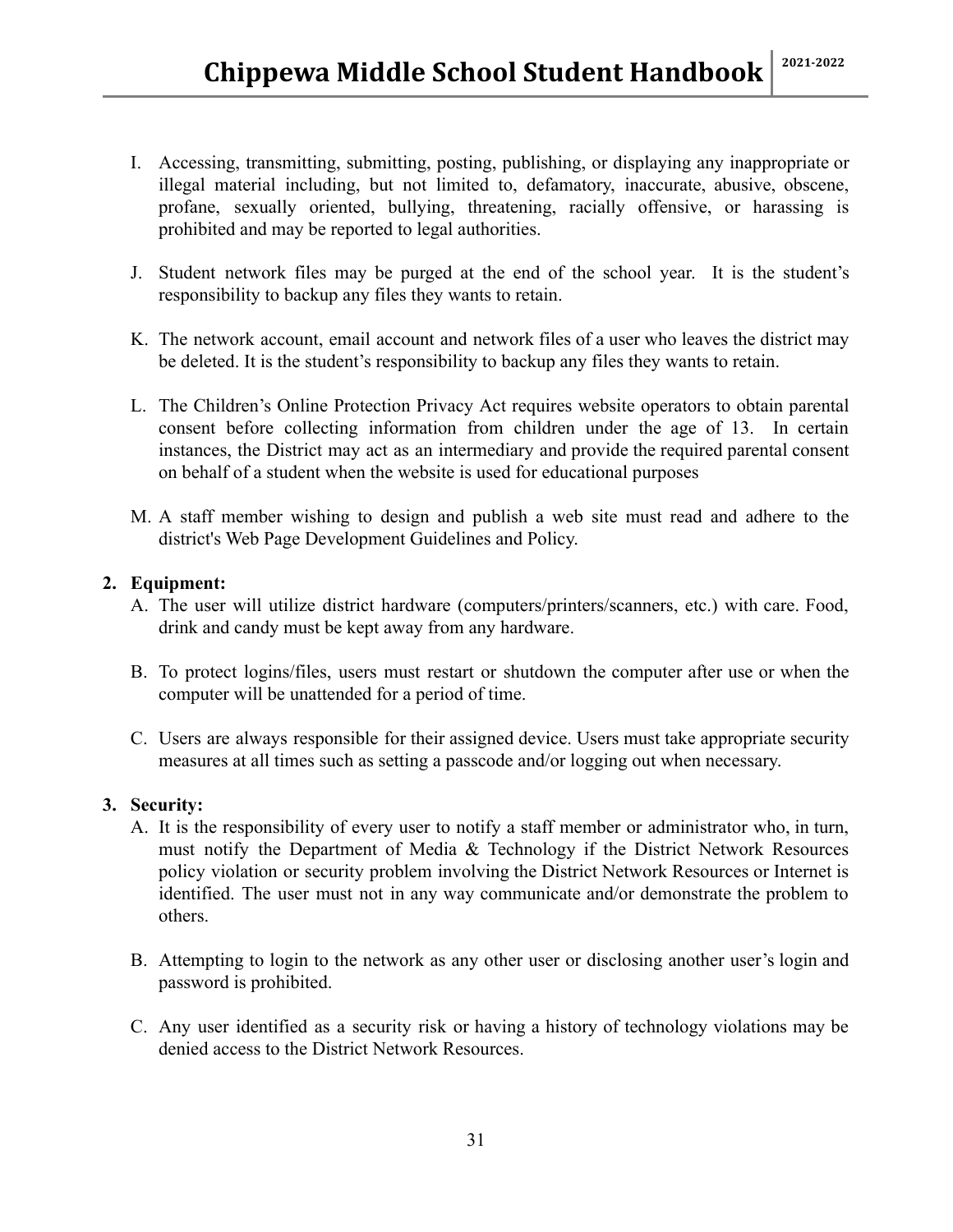#### **4. Software:**

- A. Downloading of unlicensed, malicious, illegal or inappropriate software from the Internet is prohibited and may be reported to legal authorities.
- B. Unauthorized copying, use or altering of licensed or copyrighted software is prohibited

#### **5. Tampering:**

- A. Tampering with, or activities that threaten the integrity and/or security of any network, computer operating system, software or materials (including, but not limited to, hacking into the District network(s), downloading or installing files that will compromise the network(s), dual booting devices, removal of district computer policies, removal of anti-virus software, transmission of worms, viruses and other malicious codes, and accessing any device or data without proper authorization) is prohibited and may be reported to legal authorities.
- B. Any attempt to defeat or bypass the district's Internet filter or conceal Internet activity are prohibited (e.g., proxies, https, special ports, modifications to district browser settings and any other techniques designed to evade filtering or enable the publication of inappropriate content).

#### 6. **Internet Safety**

- A. In compliance with CIPA (Children's Internet Protection Act passed by Congress on 12/15/00) Internet filtering is in place for every networked computer to prevent access to inappropriate material on the district network. Internet filtering is provided by the district, both in and outside of the school setting for students. It is impossible to control access to ALL material on the Internet. The OPS firmly believe that the availability of valuable information and the potential for interaction on the Internet far outweigh the possibility that users may be exposed to material not consistent with the educational goals of the Okemos Public Schools. Furthermore, during student Internet use in school facilities, District staff will make reasonable efforts to supervise student access and use of the Internet.
- B. To help ensure student safety and citizenship in online activities, students and staff will be educated about:
	- 1. Appropriate online behavior.
	- 2. Safety and security while using email, chat rooms, social media, and other forms of electronic communications.
	- 3. The dangers inherent with the online disclosure of personally identifiable information.
	- 4. The consequences of unauthorized access (e.g., "hacking") and other unlawful or inappropriate activities.
	- 5. Cyberbullying awareness and response.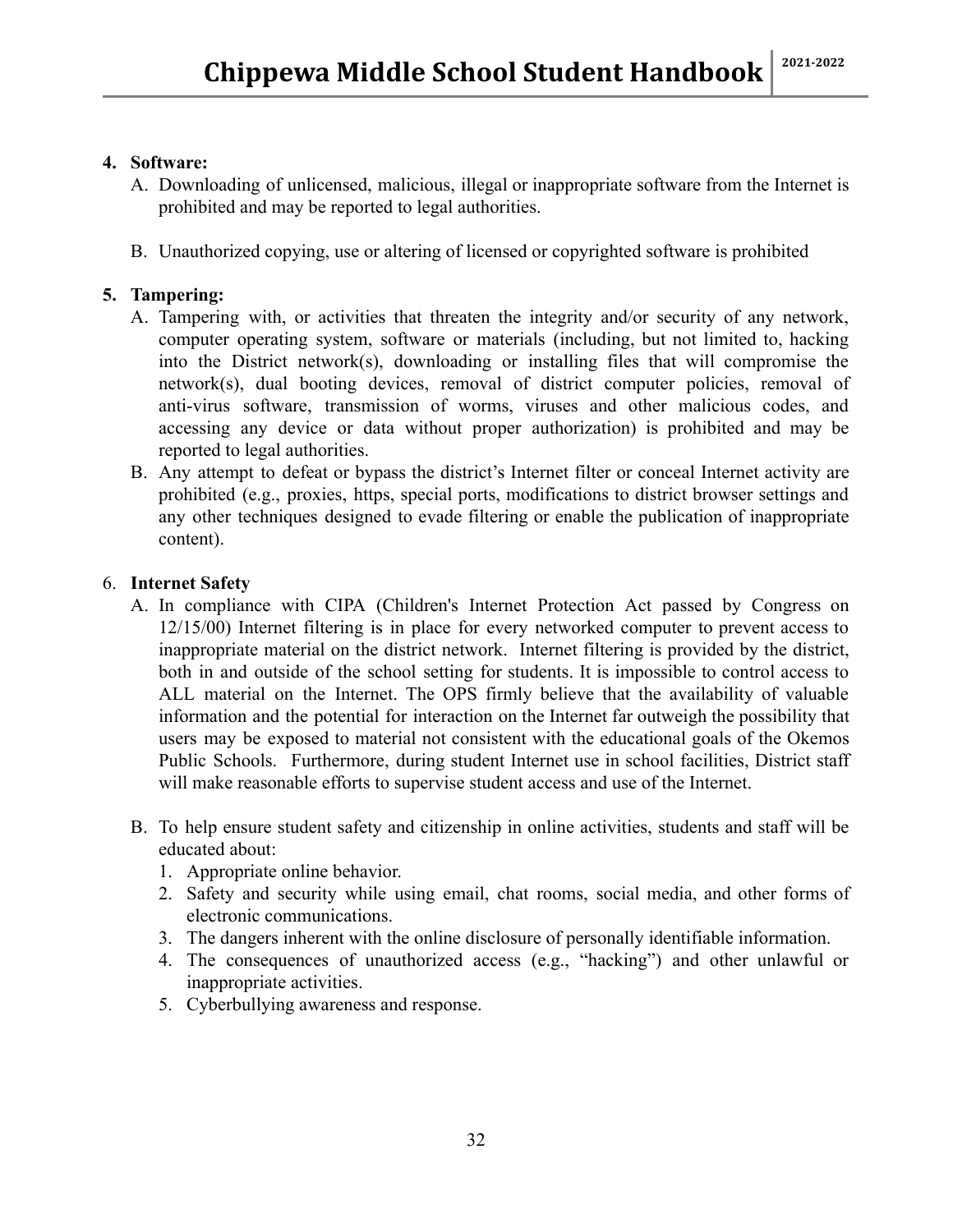#### **7. Video Network:**

- A. All programming to be aired over the district's broadcasting system must be approved by the Department of Media & Technology.
- B. Programming which may be in violation of someone's civil rights, or that is discriminating in nature or content, or inappropriate for the educational audience is prohibited.
- C. Inappropriate language or behavior is prohibited from Okemos Channel programming.
- D. Student programming and use of equipment must be adult supervised at all times.
- E. Copyrighted materials or programming must be used in accordance with district policy and applicable laws.

#### **8. Student Personal Learning Devices (PLD)**

The Personal Learning Devices will become a critical component of the classroom instruction as we move forward; therefore students do not have the option of declining a district provided device. Students will be required to use their school issued device during the school day to provide continuity for classroom instruction. The intent is for students to use the devices both in school and at home. Additionally, students are required to use school-provided Google accounts for classroom assignments.

- A. Bringing the Device to School:
	- 1. It is expected that students will have their fully charged device at school each day. Teachers will be designing their lessons and classrooms based on students having access to their device.
	- 2. If students fail to bring their device to school or bring it uncharged, they are responsible for getting the course work completed as if they had their device present and working.
	- 3. If a student repeatedly fails to bring their device to school, they may be required to turn in and check out their device from school.
- B. Student Use in Classrooms:
	- 1. Use of the device in the classroom is at teacher discretion.
	- 2. Students are expected to take their device to each class each day unless told differently by the teacher.
	- 3. Devices in the classroom are to be used for teacher approved educational purposes only.
	- 4. The use of earbuds/headphones and other accessories in class are at teacher discretion. Earbuds/headphones will not be provided by OPS.
- C. General Care:
	- 1. Treat this equipment with as much care as if it were your own property. Students may be assigned the same device for multiple years.
	- 2. Do not attempt to alter, modify or upgrade the device in any way. Doing so may void the warranty.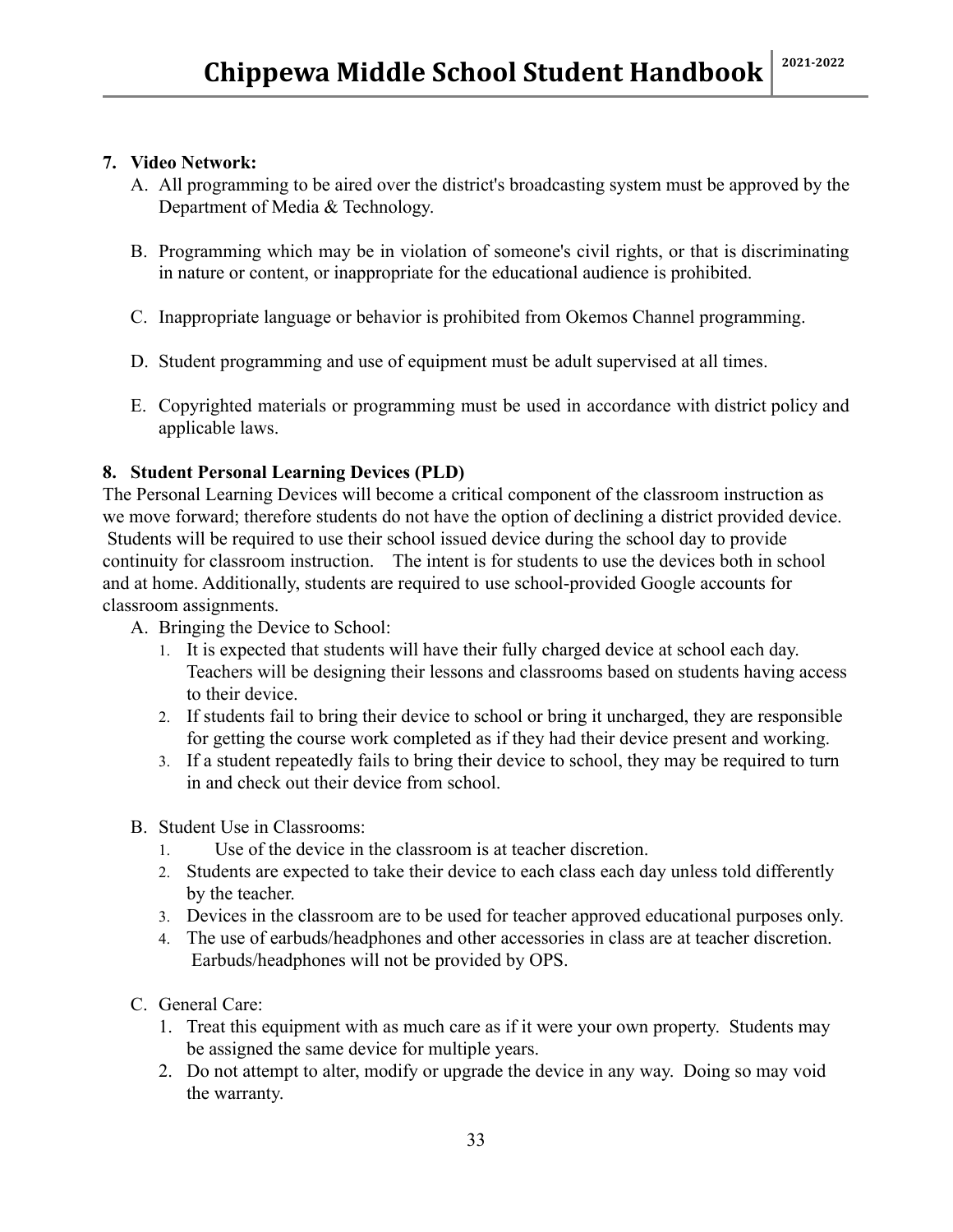- 3. Any and all support or repair will be handled through the district. PLEASE DO NOT CONTACT ANY OUTSIDE VENDOR (i.e., Geek Squad, device manufacturer) FOR REPAIR OR SUPPORT ISSUES.
- 4. Do not remove or interfere with the serial number or any identification placed on the device.
- 5. Keep the equipment clean. For example, don't eat or drink while using the device. \*It should be noted that liquids cause immediate damage to electronics.
- 6. Do not put stickers or use any type of markers on the device.
- 7. District issued carrying cases and/or device covers must be used at all times.
- 8. Close the device when it is not in use or it is being transported.
- 9. Never use a chemical to clean the screen or keyboard (i.e. Windex, bleach wipes). Use a soft, dry, lint-free cloth when cleaning the device.
- 10. Do not lean on the top of the device or put excessive pressure on the screen.
- 11. Device should always be stored in a safe, secure location. Avoid extreme temperatures.
- 12. Unattended devices found by staff will be moved to a designated location in the building.
- D. Student Printer Use:
	- 1. Use of a school printer is for educational purposes only and will be at the discretion of the teacher.
	- 2. Installing a printer for home use is allowed.
- E. Prohibited Areas:

Use of the device is prohibited in the following areas/situations:

- 1. Locker Rooms
- 2. Bathrooms
- 3. The cafeteria
- 4. Areas used for the purpose of changing clothes
- 5. Any other areas as designated by administration
- F. Device Camera/Recording:
	- 1. Users shall not capture, record, transmit or post images, audio, or video of a person or persons unless provided with authorization by a teacher or administrator in compliance with OPS policies and procedures. This applies both in and out of the school setting.
	- 2. Use of any recording, video or camera functions without a subject's consent is strictly prohibited.
- G. Device Problems: It is the student's responsibility to report device issues as soon as they occur.
	- 1. The student must take the device to the designated technical support location as soon as possible.
	- 2. If the device cannot be fixed immediately, the student may be issued a different device to use on a temporary basis.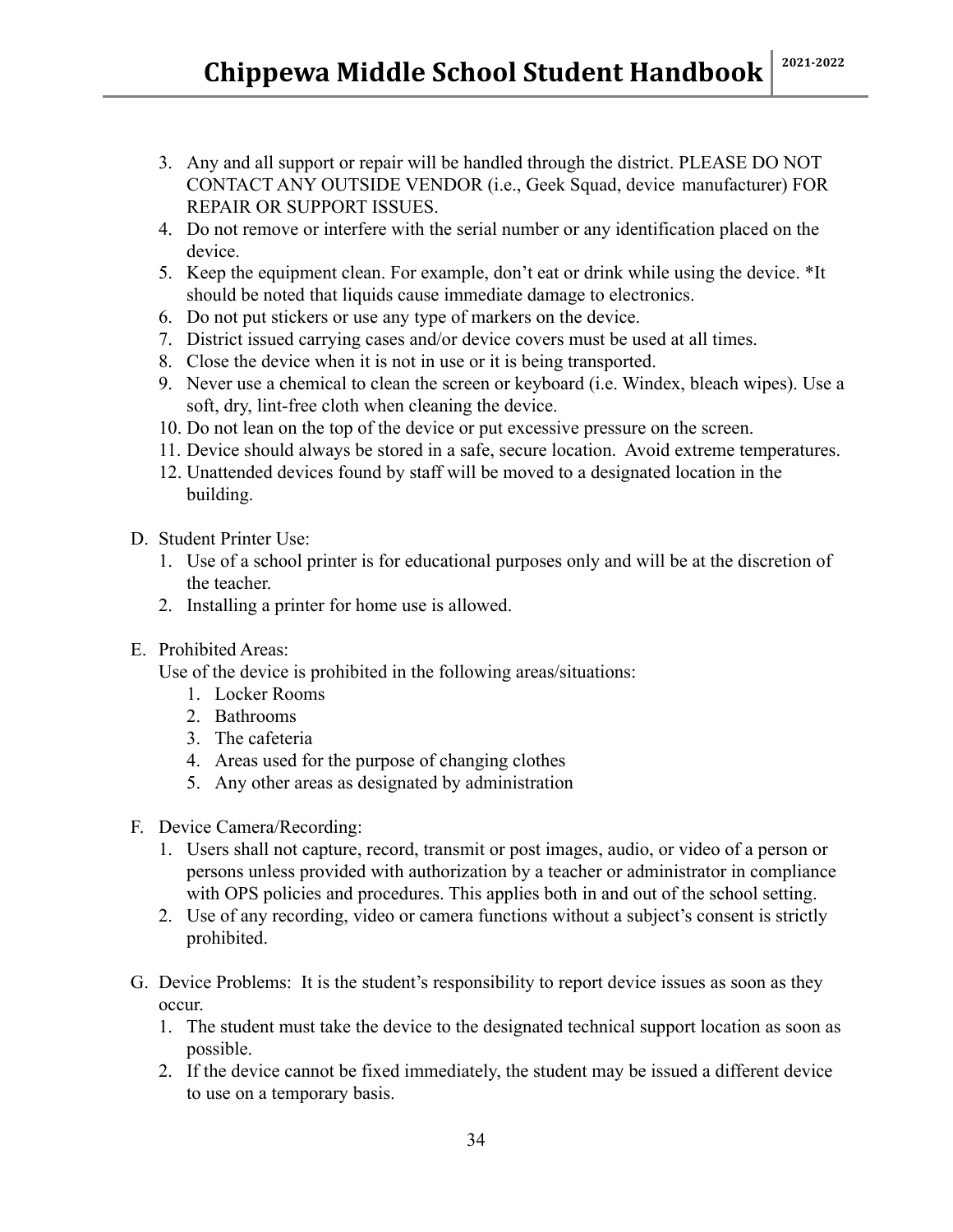- H. Discipline:
	- 1. Violations of the Student Code of Conduct (i.e., cheating, harassment, illegal activity, inappropriate images and content, etc.) that involve the use of any electronic device will be handled by administration as outlined in the Student Handbook. Loss of electronic device privileges up to and including confiscation of the device may accompany discipline for the offense. Failure to surrender and allow access to any electronic device upon request from a staff member is considered insubordination and will be handled by administration as outlined in the Student Handbook.
	- 2. Please refer to district Code of Conduct Policy #5144 for further details regarding electronic communications and student expectations.
- I. Device Damages and Care/Loss or Theft of Devices:
	- 1. In the event of damage to the device not covered by the warranty, the student and parent/legal guardian may be billed for the damages.
	- 2. Repeated damage offenses may result in the parent/legal guardian being billed for the damages and/or loss of the device for the remainder of the year (a daily check out device will be provided).
	- 3. The administration has the authority to waive or modify charges if the cause of damage is judged to be beyond the student's control.
		- o Devices that are lost or stolen need to be reported to the school's main office immediately.
		- o If a device is stolen or vandalized while not at an OPS sponsored event, the parent/or legal guardian shall file a police report and notify the school's main office as soon as possible.
		- o If a device is lost or stolen, the student may be financially responsible for its replacement. The student may also lose the right to take future devices home.
		- Lost, damaged, or stolen devices in the care, custody, and control of a student may be covered by the homeowners'/renters' policy of the parent/guardian. Most homeowner/renter policies will provide some limit of coverage for the "damage to the property of others" under the comprehensive personal liability coverage part of the policy and is not normally subject to any deductible. Please consult your insurance agent for details about your homeowners'/renters' coverage.
- J. Checking Out and Returning a Device at the End of the Year:
	- 1. Students will be expected to attend an orientation session to receive their equipment. Each student will receive a device, case and AC charger.
	- 2. Devices will be returned at a specified time at the end of the school year so they can be checked for serviceability.
	- 3. It is the student's responsibility to maintain the power adapter and cable.
	- 4. The student or parent/or legal guardian will replace lost or damaged power adapters or cables with the same model. It is recommended that students NOT use the prongs on the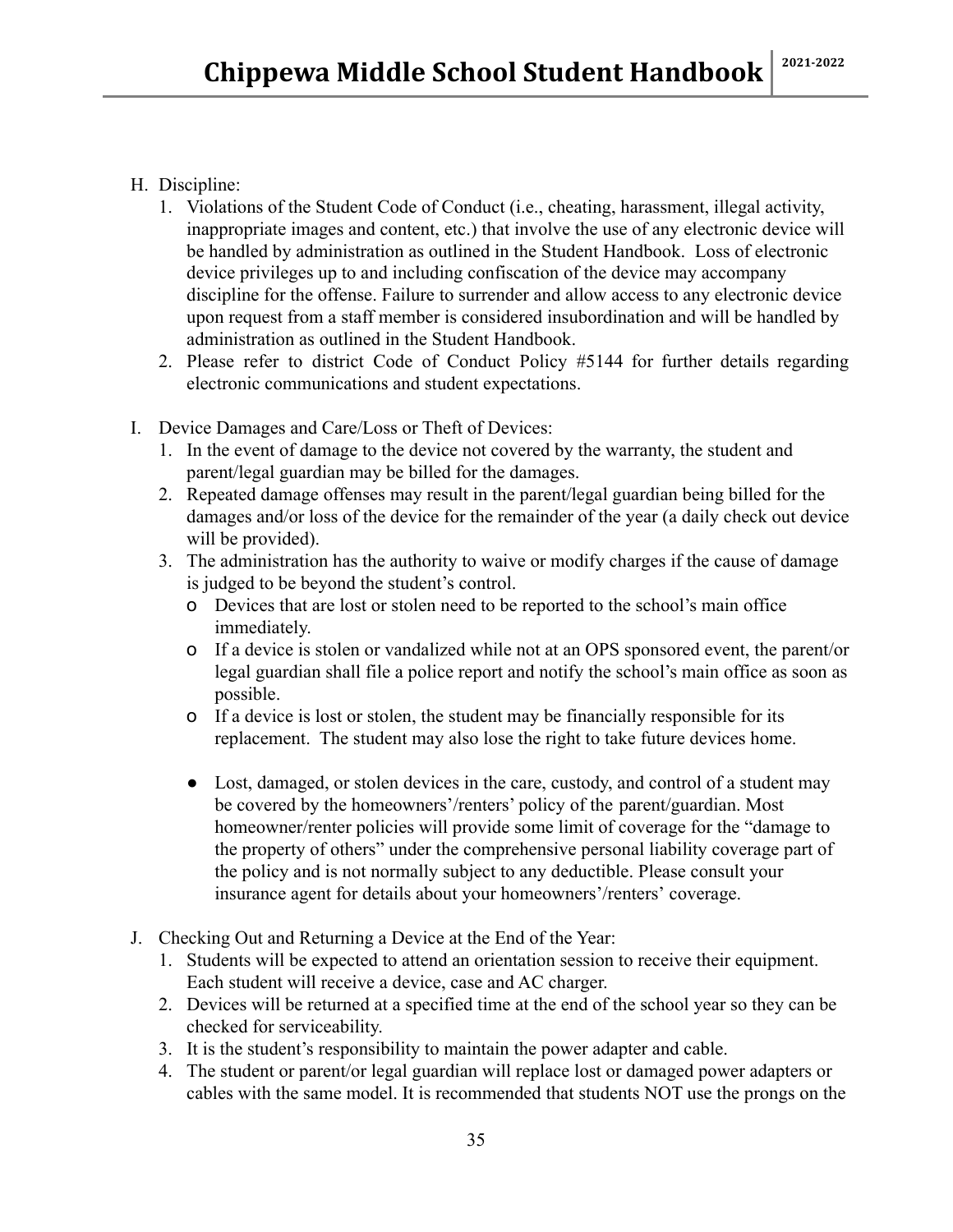charger to wrap the power cord, as over time, this has proven to damage the cord.

- 5. If a student transfers out of the OPS during the school year, the device must be returned at that time.
- 6. This equipment is, and at all times remains, the property of OPS and is herewith loaned to the student for educational purposes only for the Academic School Year. The student may not deface or destroy this property in any way. Inappropriate use of the machine may result in the student losing their right to use the device and may lead to disciplinary action.

#### 9. **Disclaimer:**

The Okemos Public Schools makes no guarantees of any kind, whether expressed or implied, for the District Network Resources or the device. The Okemos Public Schools specifically denies any responsibility for the accuracy or quality of information obtained through its services. OPS staff and Board of Education members are released and indemnified from:

- A. Any damages users may suffer including, but not limited to, loss of data resulting from delays, non-deliveries, mis-deliveries, interruptions in service, or other reasons.
- B. Any fees, expenses or damages a user incurs as a result of use, or misuse, of the District Network Resources. The district retains the right to seek monetary restitution from the user.
- C. Any claims, causes of action and damages of any nature arising from the use, or inability to use, the District Network Resources.
- D. Unauthorized financial obligations, identity theft or fraud resulting from District-provided access to the Internet and/or email.

#### **Terms and Conditions:**

All Terms and Conditions as stated in this document are applicable to the Okemos Public School District. These Terms and Conditions reflect the entire agreement of the parties and supersedes all prior oral or written agreements and understandings of the parties. These Terms and Conditions shall be governed by and interpreted in accordance with the laws of the State of Michigan, and the United States of America. These Terms and Conditions are subject to change with proper notification to the registered users.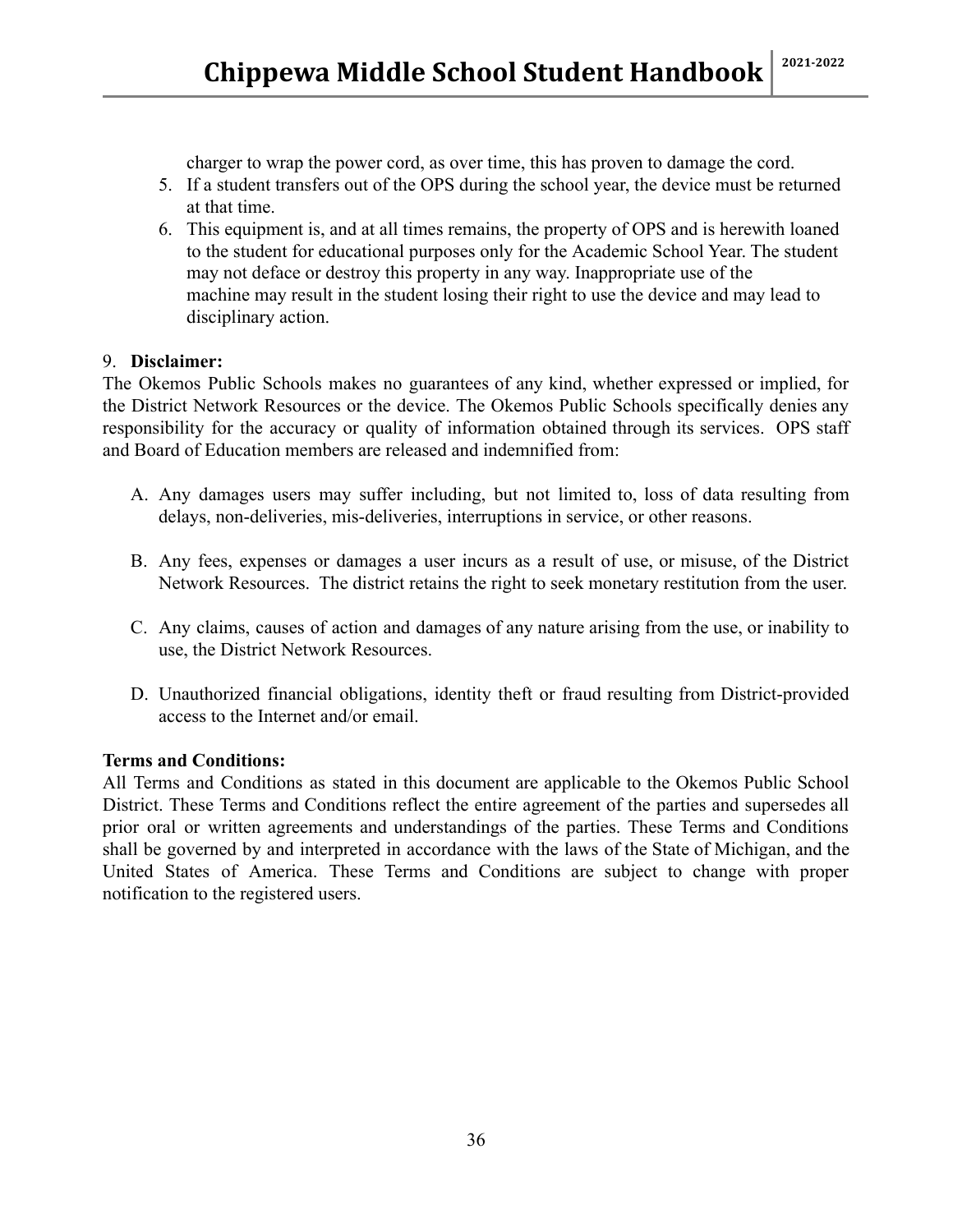## **EXTRA CURRICULAR ACTIVITIES**

#### **EXTRA CURRICULAR FEE**

A fee of \$50 may be charged for extracurricular activities that are not specifically tied to a class, and do not influence a grade. An individual student only has to pay the fee once per year, regardless of the number of activities that they participate in. (Jazz Band, Musicals, Science Olympiad, etc.) A confidential call to the counselor or school administrator by a student's parent or guardian is requested if families cannot afford to pay the extra curricular fee. *This does not include athletic fees.*

#### **ACTIVITY EVENTS**

Student activity events are planned for students by a staff sponsor and the grade level parent representatives. Most activities are scheduled after school or in the evening. Students must make prior arrangements for transportation. The following are appropriate behaviors for students at school sponsored activities:

- Appropriate school behavior, as outlined in the student handbook, will be expected at all times.
- Respect for adult supervisors will be required at all times.
- You will not be readmitted once you leave a function.
- Only the food and beverages provided by the activity sponsor will be allowed at the activity.
- Admittance will be denied to anyone who is suspected of being under the influence of any illegal substance.
- Students who are on suspension that day may not attend the activity.

#### **FAILURE TO ADHERE TO THE ABOVE EXPECTATIONS MAY RESULT IN:**

- Notification of parent or guardian.
- Suspension from the next activity.
- Habitual offenders will be excluded from future activities.
- Possible loss of participation in field trips, school activities, or end of the year trips.

#### **INTERSCHOLASTIC ACTIVITIES**

The interscholastic program is for seventh and eighth graders. The middle school sports season will be as follows: Cross Country (Sept-Oct), Volleyball (Sept-Oct), Boys' Basketball (Nov-Dec), Girls' Basketball (Jan-Feb), Wrestling (Feb-March), and Track (April-May).

Physicals must be on file in the school office for any athletic team participation including try-outs. Regulation 1, Section 3, interpretation #17 reads as follows: "A physician's statement for the current school year is interpreted as any physical examination given on or after April 15 of the current school year."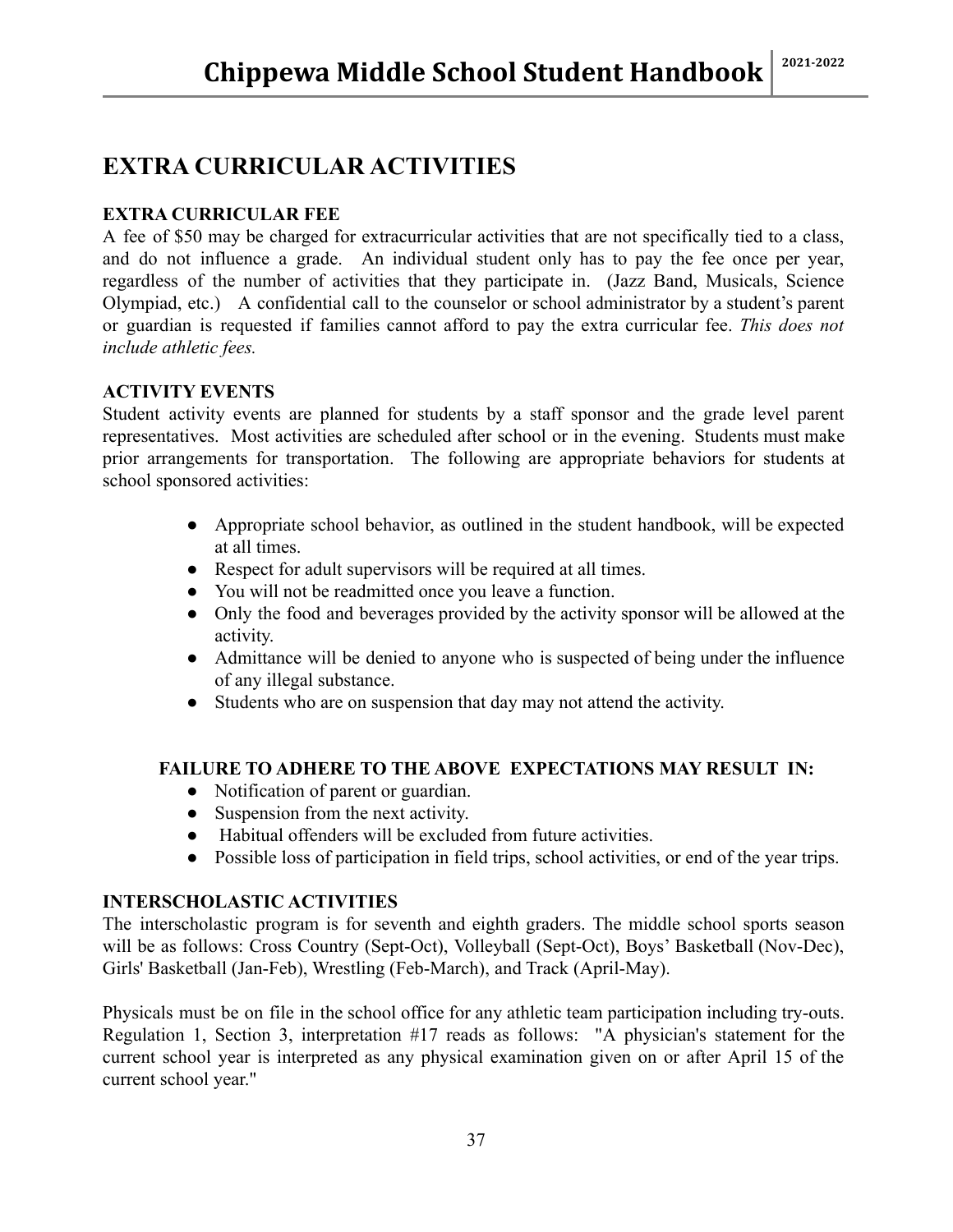Students who are on an interscholastic team must participate in physical education the day of a game in order to be able to play in the game.

## **ATHLETIC CODE OF CONDUCT**

#### **PHILOSOPHY**

The Okemos Middle Schools athletic philosophy is designed to help young people develop mentally, physically, emotionally and intellectually to their fullest potential. Programs are designed to encourage meaningful participation and provide experiences in a variety of activities. While winning is an important part of any athletic event, winning at any cost is not part of the Okemos Middle Schools athletic philosophy. Academics, participation and sportsmanship take precedence over winning.

#### **ELIGIBILITY**

Every student is eligible to compete in interscholastic athletics providing the following requirements are fulfilled:

- Must have a parent/guardian's signature of approval on MHSAA physical card.
- Must pass a current physical examination and have a record of this examination on file in the school office prior to tryouts. A physical examination given on or after April 15 is good for the following school year (MHSAA guidelines).
- Must be passing all classes during the season.
- Students will not be allowed to participate in athletic activities if unexcused from any portion of the school day. A student must be present for, at least, half of the school day in order to participate in any CMS sponsored and/or affiliated athletics.
- Individual coaches reserve the right to enforce further consequences for practices and games.
- Must follow rules and regulations of the Michigan High School Athletic Association.

#### **ATHLETIC REGISTRATION FEE**

A "Registration Fee" for student athletes to participate in interscholastic sports will be assessed for the 2020-2021 school year. Each student will be required to pay an annual one-time registration fee (Middle School \$210 and family cap of \$510). Students/families that self-disclose that they are receiving any form of financial assistance including but not limited to Free and Reduced school lunch program, Medicaid, Michigan temporary food assistance program (Bridge cards, etc) will have the registration fee waived. All athletic registration fee payment arrangements will be confidential.

Registration fees may be paid in cash, by check, or go to <https://www.okemosk12.net/Page/6112> payable to Okemos Public Schools.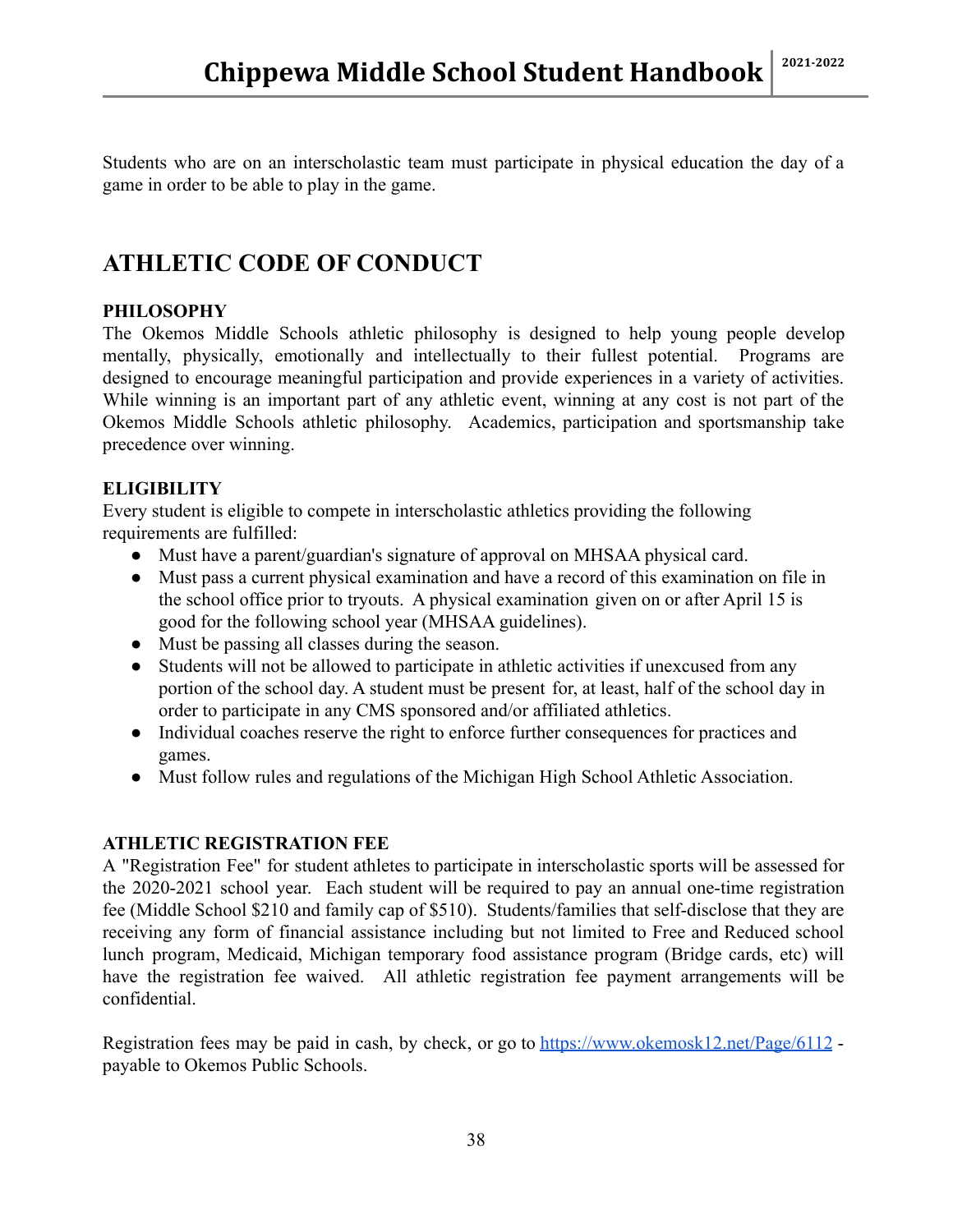#### *CONDITIONS FOR ATHLETIC REGISTRATION FEE REFUND:*

- If the registration fee(s) have been waived for a student-athlete under the waiver guidelines outlined above, there will be no refund or partial refund payment due.
- Students will be eligible for a full or partial refund of athletic fees due to being cut and/or leaving a team under the following conditions.

| <b>Amount of Refund</b> |
|-------------------------|
|                         |
| $100\%$                 |
| $0\%$                   |
|                         |
|                         |
| $0\%$                   |
|                         |

Students/parents/guardians may contact the CMS Athletic Director at 706-4803 for additional information or clarification.

#### **TEAM SELECTIONS**

There are open tryouts. Anyone interested in participating in an interscholastic sport is encouraged to tryout. Each athlete will be tested on his or her skills during tryouts and the results will weigh heavily in deciding who will be on the team to represent the school and community.

#### **PRACTICES**

- All practices are mandatory.
- Be on time. Unexcused tardiness will be dealt with by the coach. Anytime a student must be late or leave early, notification to the coach shall be prior to practice time.
- If a student is at school they will be expected to be at practice. If a student becomes ill, notification to the coach must be made before leaving school. If a student does not notify their coach, it will be considered an unexcused absence.
- One unexcused absence from practice results in a warning. Two unexcused absences result in a game suspension. Three unexcused absences will result in dismissal from the team.
- Practice clothes must be worn during practice.
- Students must actively participate in physical education to be eligible to practice or play in the contest that day.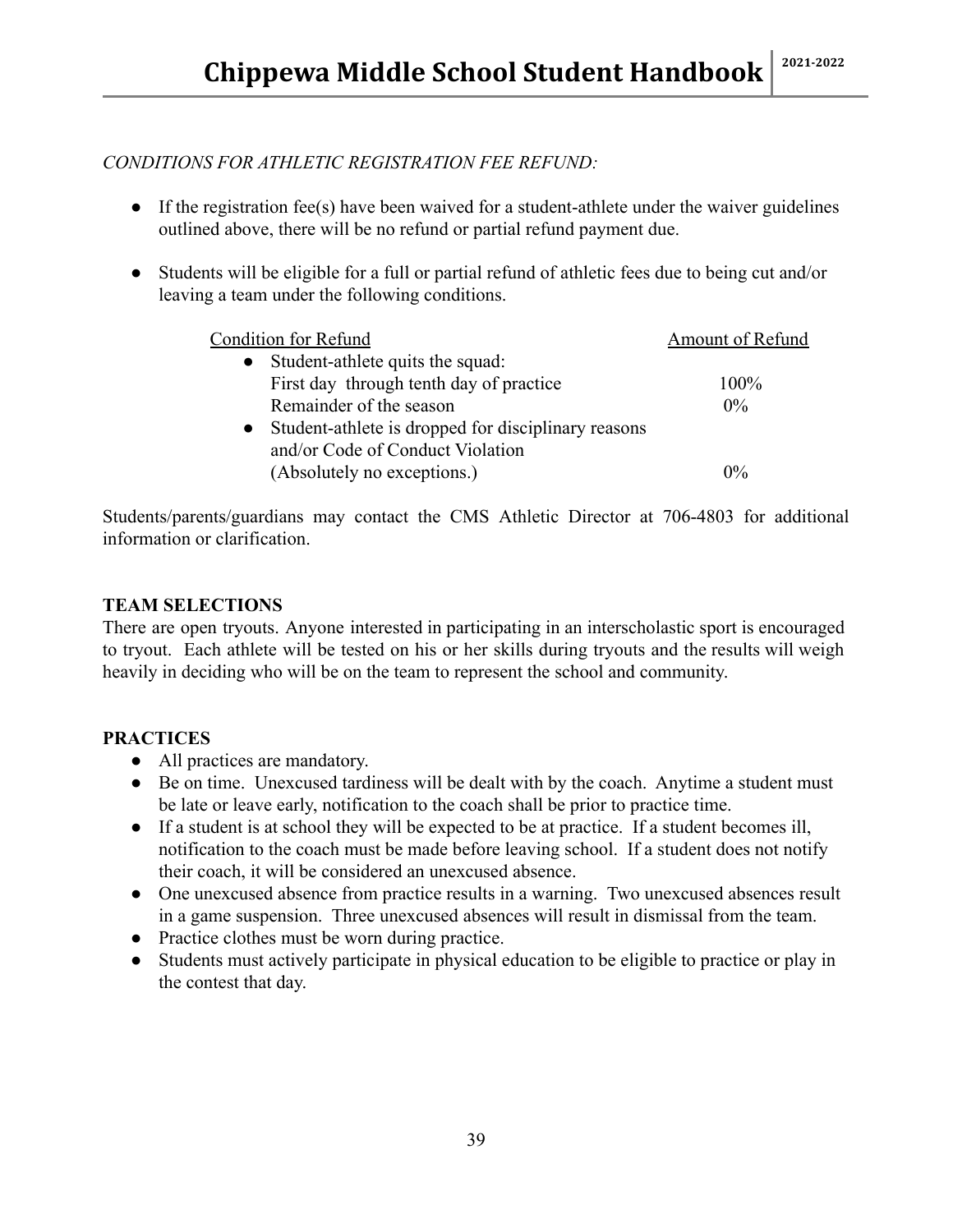#### **ACADEMIC/BEHAVIORAL POLICY**

The following is a brief overview of the middle school academic and behavioral eligibility expectations of all athletes participating in interscholastic sports:

- Teachers are asked to provide a subject grade (Pass/Warning/Failure) for each class each week for students participating in athletics. In any situation, if a student-athlete is receiving a failing grade, that student will automatically be suspended from participating in any athletic contest until the grade is brought above failing.
- Teachers are asked to provide a conduct grade which will read pass/warning, failure for each class each week for students participating in athletics. Students who continually receive below average grades for citizenship (warnings) will be subject to potential suspension and/or removal from the team.
- Students who are suspended from school for violation of school rules will adhere to the following disciplinary guidelines:
	- Athletes may not practice during the suspension period
	- Athletes may not participate in games/events during the suspension period
	- Athletes may resume practice when reinstated to classes.
- Students sent to the office for misbehavior and subsequent discipline referrals may be suspended from participation or dismissed from the team.

#### **Michigan's Sports Concussion Law Requirements**

Beginning on July 1, 2013 Public Acts 342 and 343 (Concussion Laws) went into effect requiring the following:

- Coaches and Physical Education teachers must complete concussion awareness on-line training program.
	- o Once completed, each employee will print out the certificate and return it to their immediate supervisor (building principal, AD, OCE Coordinator, etc.)
	- o Supervisors will retain a copy and if appropriate, send a copy to HR Department (OPS staff only)
- "Understanding Concussion" fact sheet will be included in handbooks at all levels (Elem, MS, HS)- attached
- parents/guardians/guardians will acknowledge receipt of educational materials by signing the enrollment/ emergency card.
- The OPS Accident Report will be utilized to document head injuries that may result in a concussion.
- If a student suffers from a concussion, a "Medical Clearance to Return to Play" will need to be completed by an MD or DO and returned to the school. Forms are available in the guidance office.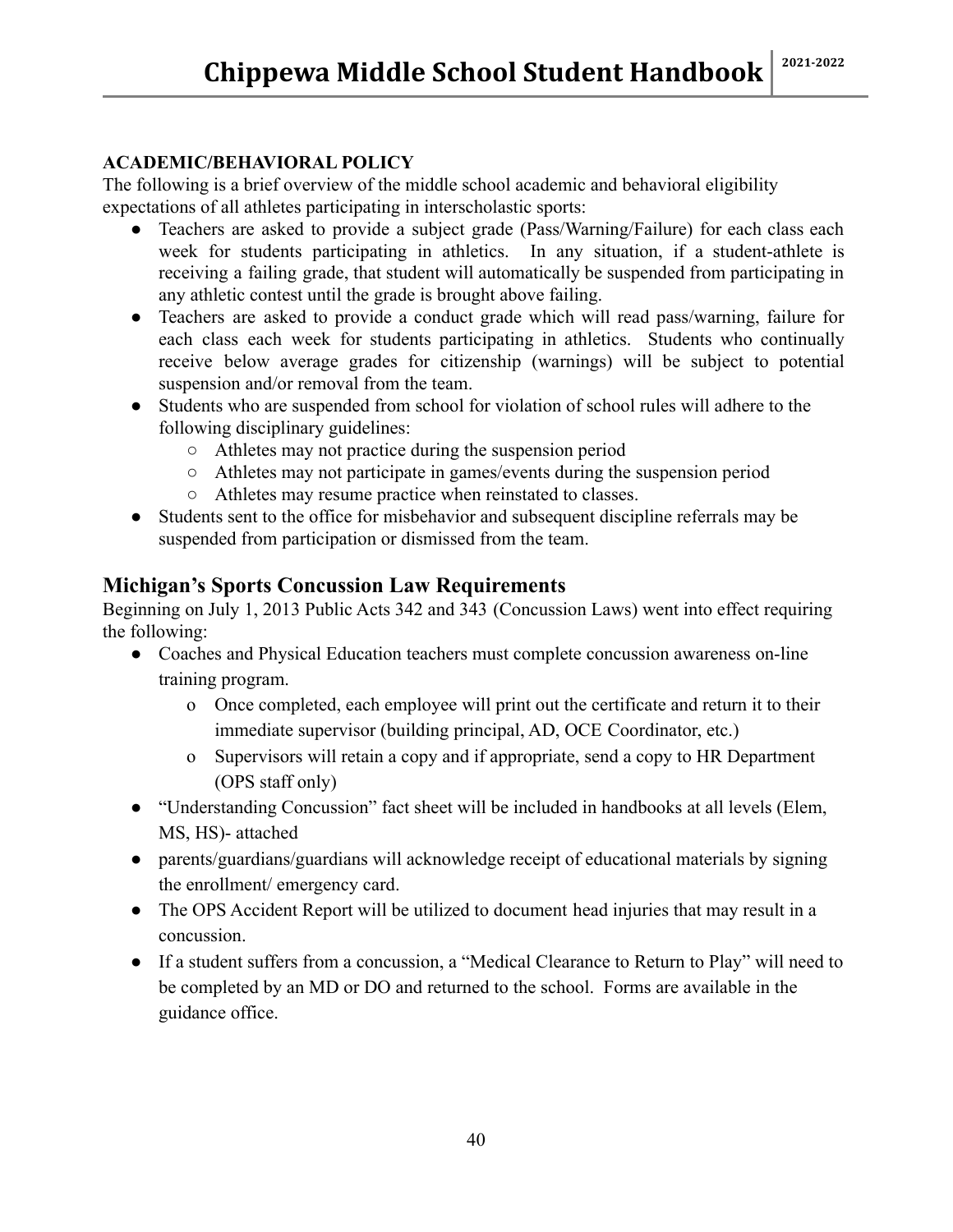*Threats of Violence Letter from Ingham County Prosecuting Attorney:*